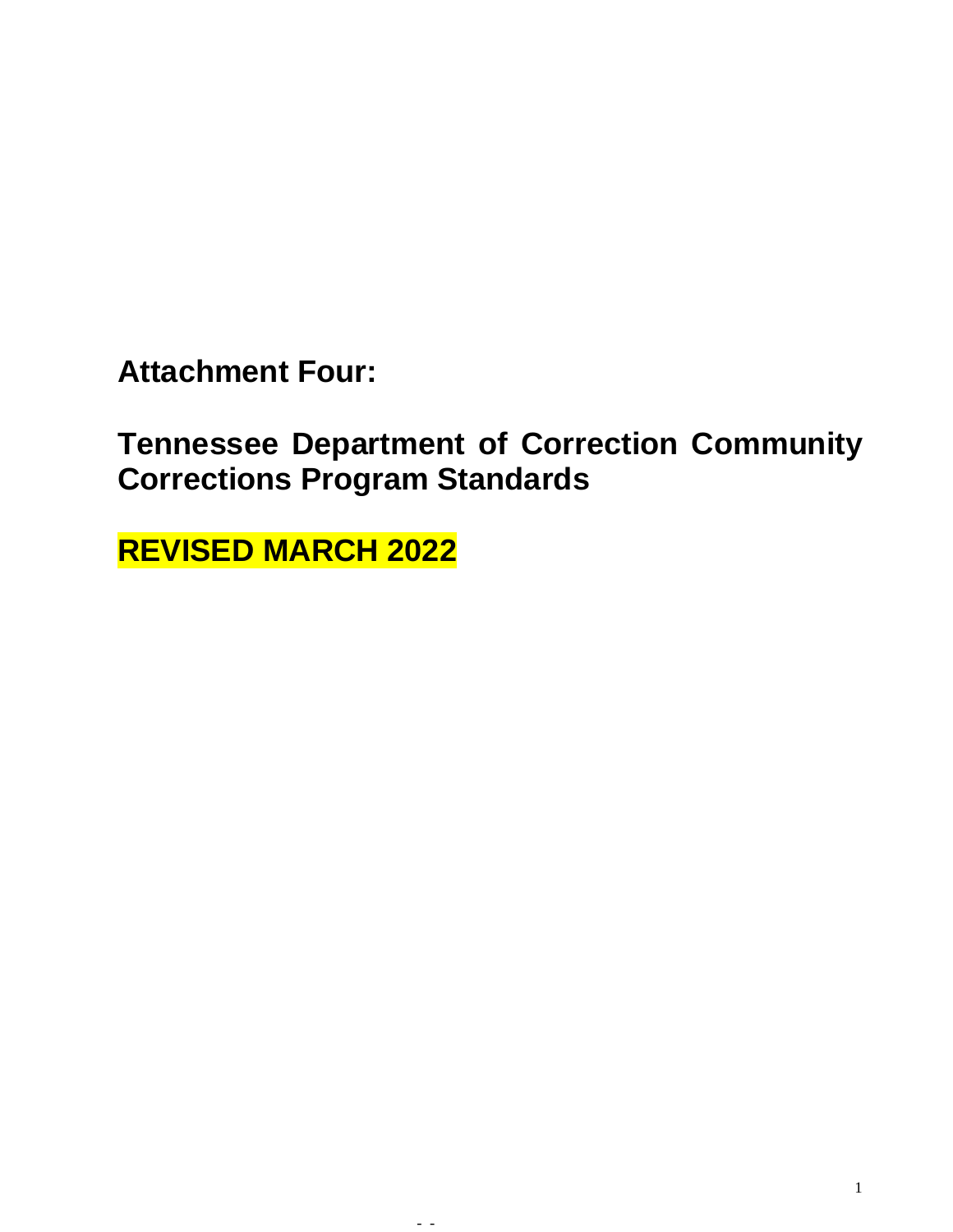### **TENNESSEE DEPARTMENT OF CORRECTION COMMUNITY CORRECTION PROGRAM STANDARDS**

## **ALL COMMUNITY CORRECTION PROGRAMS**

#### **AP1.00 Administration. Organization. Management**

**AP1.01** The Grantee has an organizational chart that accurately reflects the structure of authority, responsibility, and accountability within the programs. The chart is reviewed annually and updated, as needed.

**AP1.02** The Grantee will have a local advisory board or committee that is representative of the community, and its membership complies with TCA 40-36-201.

**AP1.03** The Grantee's Advisory Board or committee shall meet at a minimum of once a month for the first three months of a new program and quarterly thereafter. *(Rules 0420-2-2-.08)*

**AP1.04** The Grantee has a policy and procedure/operations manual and quantifiable performance standards which are reviewed, updated, and approved at least annually by the Advisory Board/Committee, and made available to all staff and volunteers, and upon request, to others. Staff shall sign and date a form acknowledging they have read and been trained in the necessary manuals.

**AP1.05** All changes to a Grantee's policies, procedures/operations manual, and performance standards shall be submitted to the Tennessee Department of Correction (TDOC) for written approval prior to implementation.

**AP1.06** The Grantee has a written procedure to disseminate approved, new, or revised policy and procedure to designated staff, volunteers, and where appropriate, to offenders prior to implementation. Documentation of policy disbursement is maintained in the administrative files.

**AP1.07** Written policy and procedure outline a system by which the program manager and/or manager designee conducts agency audit and review on all areas of operations, services, and programming. The program manager shall conduct file reviews within 60 days after intake and ensure a 3% 10% random file review is conducted annually. The Grantee to use a TDOC approved file review process to ensure compliance with the Community Correction standards.

**AP1.08** The Grantee staff will prepare an annual report within sixty calendar days following the end of the fiscal year of its activities which will include, at a minimum, statistical data, activities, and financial data. The annual report shall be provided to the advisory board or committee, the State Director of Community Correction as well as the Tennessee Department of Correction.

**AP1.09** The Grantee will prepare and submit a monthly statistical report in a format provided by TDOC to the Tennessee Department of Correction Central Office no later than the 15th of each month. Reports should include any major incidents and program services highlights. If the Grantee relies on an external information system (such as government or agency-wide) for generating its reports and cannot submit said reports by the 15<sup>th</sup> calendar day of each month, the grantee may request in writing, a 7-calendar day waiver from the Director of the State's Community Correction Division.

**AP1.10** The Grantee has a written policy, procedure(s) that states it is a correctional program offering services pursuant to the provisions of TCA 40-36-101 et. al. and that the program meets state licensing requirements, if applicable.

**AP1.11** The Grantee has a written policy and procedure that provides that the operation of the agency and its provision of services are the responsibility of the Agency Board, program manager, or his/her designee.

**AP1.12** The Grantee will assess all Tennessee Department of Correction offenders using the Validated Risk and Needs Assessment (RNA) instrument as approved by the Tennessee Department of Correction. In addition, the Grantee may utilize any additional evidence-based validated assessment tool to determine offender eligibility and treatment needs to be offered within the grantee's program.

**AP1.13** The Grantee facility meets local fire and safety codes and maintains documentation of the same.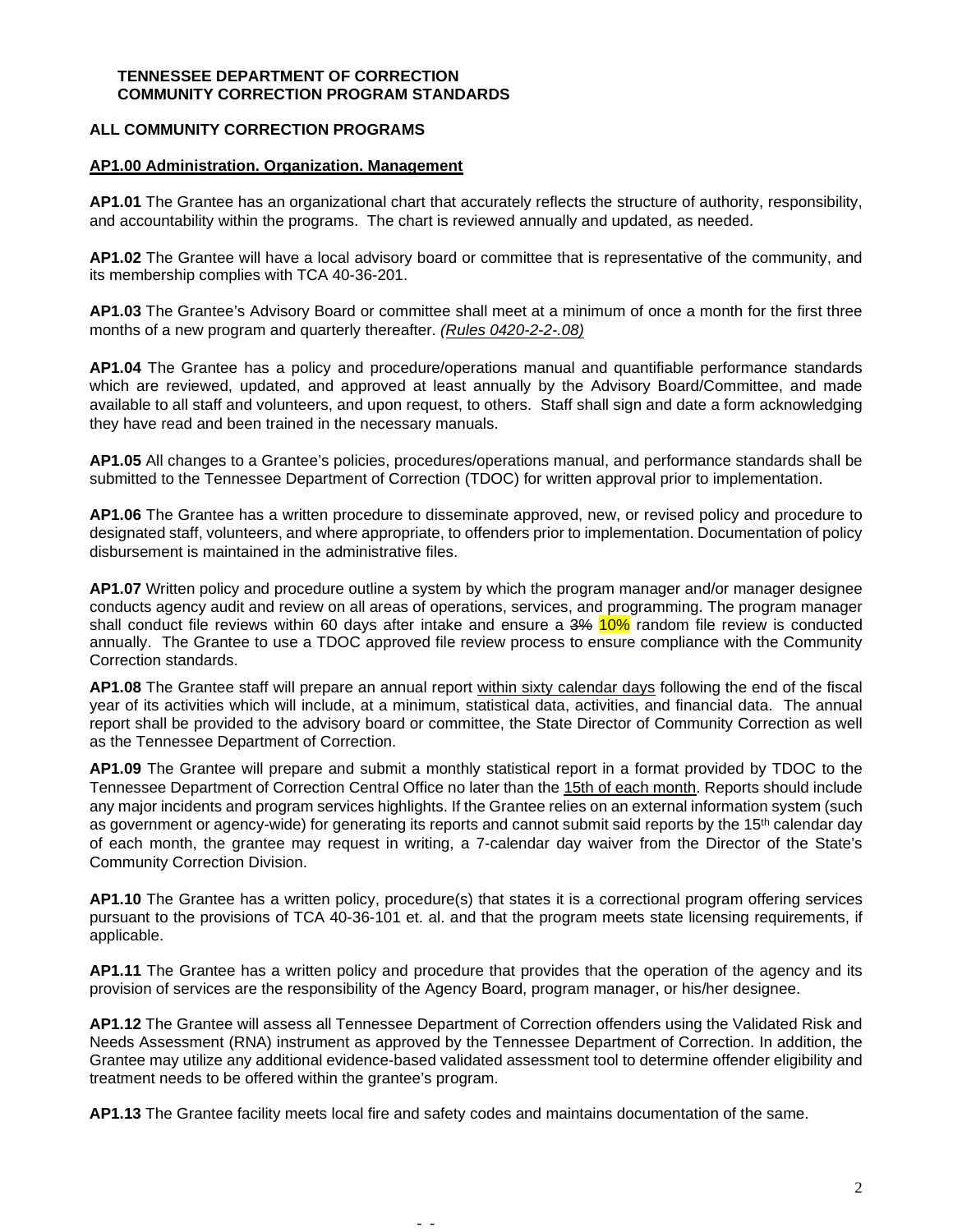**AP1.14** The Grantee mission statement affirms that the program is to provide necessary services to felony offenders to reduce the probability of continued criminal behavior, abstaining from substance use, and ensure the safety of the community.

**AP1.15** The Grantee will have a written policy and procedure regarding "Release of Information" which address circumstances under which release of information is permitted, restrictions on the type of information to be released, and structure and identification information to be placed on the form which includes, but is not limited to the following:

Name of person, agency, or organization requesting information extra spaces removed Specific information to be released Purpose or need for the information Expiration date The date consent form was signed Signature of client Signature of individual witnessing client's signature Before the release of any information regarding a client, a Release of Information form must be completed, and a signed copy placed into the client's case file.

**AP1.16** The Grantee will have a written policy and procedure regarding the length of time a case record is maintained (five-year minimum after discharge from the program).

**AP1.17** All incidents occurring within the jurisdiction of the Grantee concerning the safety and securing of the facility, community, staff, and/or clients, or those which may result in media attention, must be reported. within 24 hours of occurrence and the report shall be placed in the Offender's case file and copy forwarded to the State Director of Community Correction.

**AP1.18** All incidents within the jurisdiction of the Grantee which require physical force or restraint shall be reported in writing, dated, and signed by the staff reporting the incident. Such report shall be placed in the Offender's case file and a copy forwarded to the State Director of Community Correction within 24-hours of occurrence.

**AP1.19** Written policy and procedure provide for the use of physical force only in instances of justifiable selfdefense, protection of others, prevention of property damage, and in accordance with appropriate statutory authority. Only the minimum force necessary is employed.

**AP1.20** All grantees will follow the Tennessee Department of Correction established guidelines for Community Correction agencies for entering officer contact notes to record information into the TDOC's Offender Management System.

**AP1.20.1** Clinical and or treatment team will enter the progress of participants in the TDOC OMS system according to the Tennessee Department of Correction established guidelines for Community Correction agencies.

**AP1.21** All Grantees shall have written Policy and Procedure to ensure compliance with PREA's "Zero Tolerance" policy, and display signage and PREA publications in-plain view at all agency locations, at all times.

**AP1.22** Any Grantee providing offender supervision services shall supervise offenders according to supervision standards as set out in the standards of supervision section **S4.05, S4.06, DR1.02, RP1.00, and IO1.01.**

### **AP2.00 Personnel**

**AP2.01** The Grantee has a written policy to guard against conflict of interest. f

- -

**AP2.01.1** That no employee connected with the agency uses his or her official position to secure privileges or advantages.

**AP2.01.2** That no staff shall accept for themselves, any member of their family, or close associate, any personal gift, favor, or service from an offender.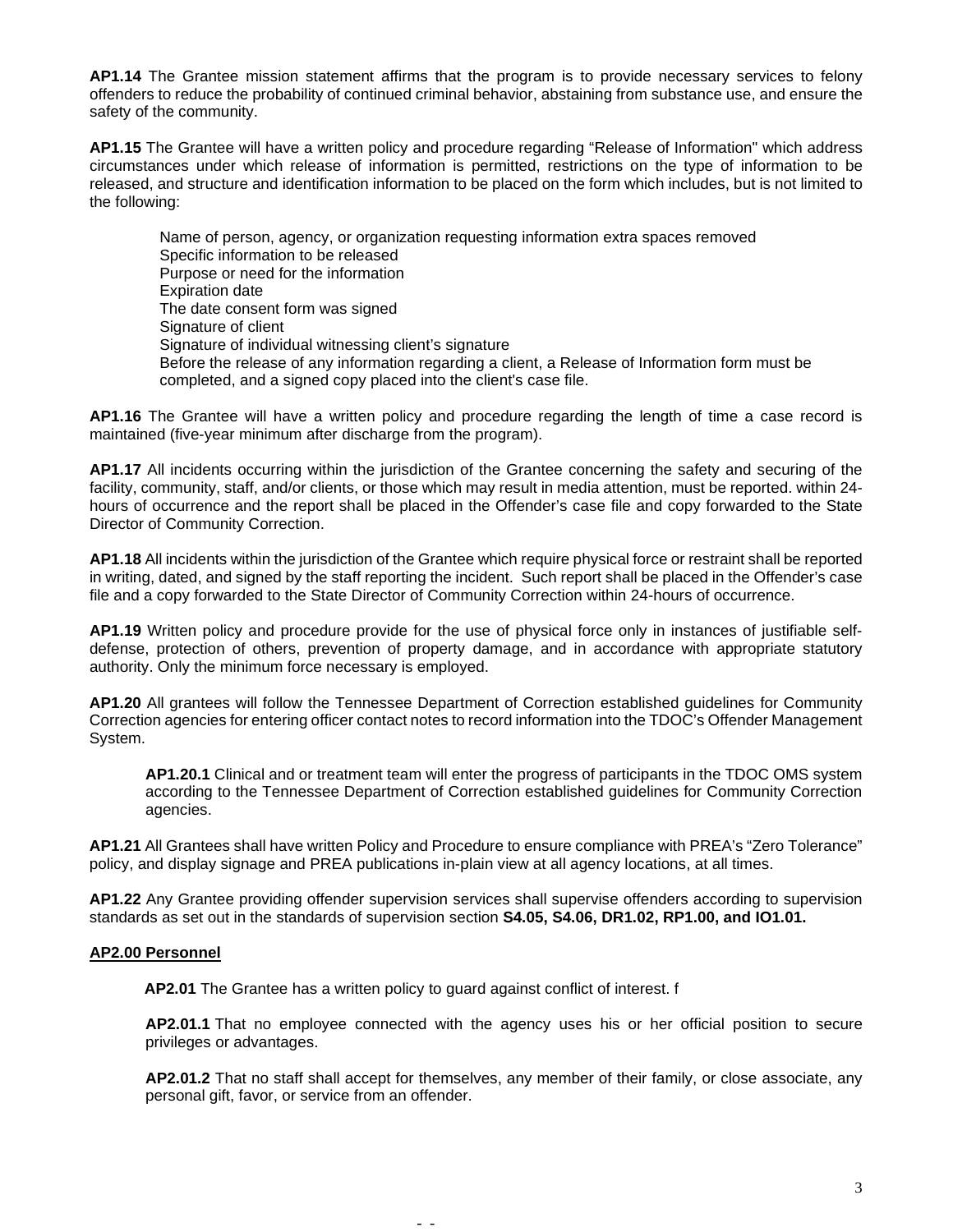**AP2.02** There will be written personnel policies and procedures that provide for a personnel manual that is reviewed and approved by the governing authority annually and is made available to employees. The personnel manual shall cover, at a minimum, the following areas.

Organizational Chart Staff Development Recruitment and Selection Promotion Job Qualifications and Job Descriptions Affirmative Action Title VI Grievance and Appeal Procedures Sexual Harassment **Orientation** Employee Evaluation Personnel Records **Benefits Holidavs** Leave (Annual, Sick, Holiday, Maternity, Military) Hours of Work (Time Sheets) **Compensation Travel** Disciplinary Procedures **Termination Resignation** Employee Probationary Period

**AP2.03** The minimum educational requirement for appointment as a community correction program manager for Administrative Oversight ONLY is a baccalaureate degree in one of the social, behavioral, or management sciences, or a related field. The minimum educational requirement for appointment as a community correction program manager for Clinical Oversight is minimum education of a Master's Level degree and include at a minimum one (1) of the following clinical designations:

- LPC, MHSP
- LCSW
- LSPE
- Psychologist;
- and must possess the proper license and credentials through the Tennessee Health-Related Boards;

**AP2.04** The minimum qualifications of a case officer are a baccalaureate degree from an accredited college or university, or at least (4) years of qualifying relevant full-time professional experience. Current grantee employees who are employed at the time of contract execution who do not possess the required degree from an accredited college or university will be grandfathered in and allowed to continue to work as a case officer *ONLY*.may receive request a waiver of the baccalaureate degree requirement to be reviewed by the State on a case-by-case basis.

**AP2.05** All credentialed staff shall as a minimum requirement meet all licensure and/or certification requirements set forth by Tennessee health-related boards.

**AP2.06** All annual, sick, and compensatory leave must be taken during the fiscal year that the leave was accrued. The State shall not be responsible for any carryover leave.

**AP2.07** There are written job descriptions and job qualifications for all positions of the agency. Each job description will include the job title, responsibilities of the position, and required minimum experience and education, licensure, certifications, and credentials, as applicable.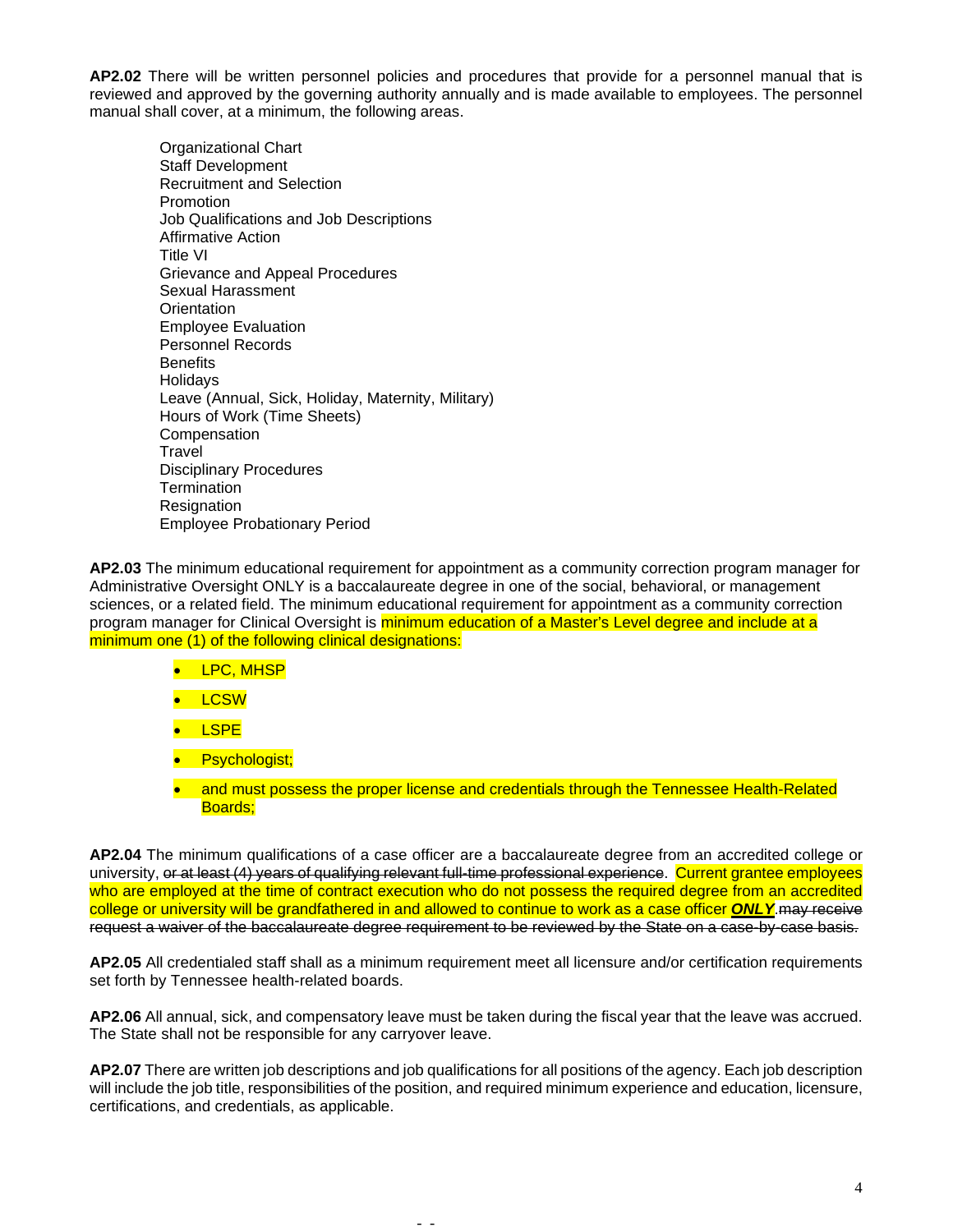**AP2.08** The Grantee will have an employee grievance procedure that has been approved by the local advisory board.

**AP2.09** The Grantee will maintain a current, complete, and confidential personnel record for each employee.

**AP2.10** Written policies require a national background check to be completed on all NEW hires before employment or appointment. All employees shall have an annual background check; documentation of the background check will be kept in the employee's personnel file. No applicant with a felony conviction or crime of moral turpitude will be considered for employment. Annual background checks shall be completed on all employees and volunteers and results shall be maintained in the employees' personnel file.

**AP2.11** Written policy and procedure shall specify that all Community Correction personnel are prohibited from carrying weapons during the performance of duty. Any Personnel proven to be in violation shall be subject to disciplinary action up to and including termination as provided in grantee policy.

## **AP3.00 Volunteers/Interns**

## **This section applies only to an agency that utilizes volunteers or interns.**

**AP3.01** Written policy and procedure for volunteer citizen involvement include a system for selection, training, term of service, termination of service, and definition of tasks.

**AP3.02** Written policy and procedure specify that volunteers agree in writing to abide by all agency policies, particularly those relating to the security and confidentiality of information.

**AP3.03** Written policy specifies that volunteers perform professional services only when certified or licensed to do so and after a thorough check of background and professional education.

**AP3.04** Written policy specifies all volunteers shall be administered a national background check prior to employment or appointment as a volunteer, with results of the check maintained in their personnel file.

### **AP4.00 Staff Training and Development**

**AP4.01** Written policy provides that all new professional staff in the program will have at least 40 hours of onsite orientation to the policies, organizational structure, programs, and regulations of the program, as well as, Tennessee Department of Correction required Title VI, DNA Buccal Swabbing sample collection, Prison Rape Elimination Act (PREA), Emergency Operation Plans and Fire Safety, Drug-Free Workplace, and Code of Ethics. Only manager approved Grantee staff, directly responsible for offender supervision, delivery of treatment, programming, or evaluation of offenders shall receive training on the following: Validated Risk Needs Assessment (RNA), O\*NET Interest Profiler, Texas Christian University Drug Screen (TCUD) or other identified assessment tools. All orientation and offender assessment training will be completed prior to new staff performing any work related to offender treatment or supervision without direct supervision. This applies to all new full-time or parttime staff, and volunteers*.*

**AP4.02** Written policy and procedures provide that clerical and support staff employees will complete orientation and additional annual training appropriate to their assignment (Full-Time 16 hours - Part-Time 8 hours).

**AP4.03** Written policy and procedure provide that all case officers complete 40 hours of pre-service training. Preservice training will be provided by the agency, or designee, within six months of a new case officer's employment. Upon completion of orientation, the employee will sign and date a statement confirming orientation training has been received. All training will be recorded by the agency manager, and a copy kept in the employee's personnel file.

**AP4.04** Community Correction Grantees, either individually or collectively, will be responsible for providing at least 30 hours of in‑service training per year to their program managers and 40 hours of training for program case officers and treatment staff. The Tennessee Department of Correction will be responsible for providing a minimum of ten (10) hours of core issue training to the Program Managers on an annual basis. All training shall be jobrelated.

**AP4.05** Written policy requires the program manager to keep a running total of training hours of all agency employees in each individual's file for inspection upon request. This file shall contain documentation of 40 hours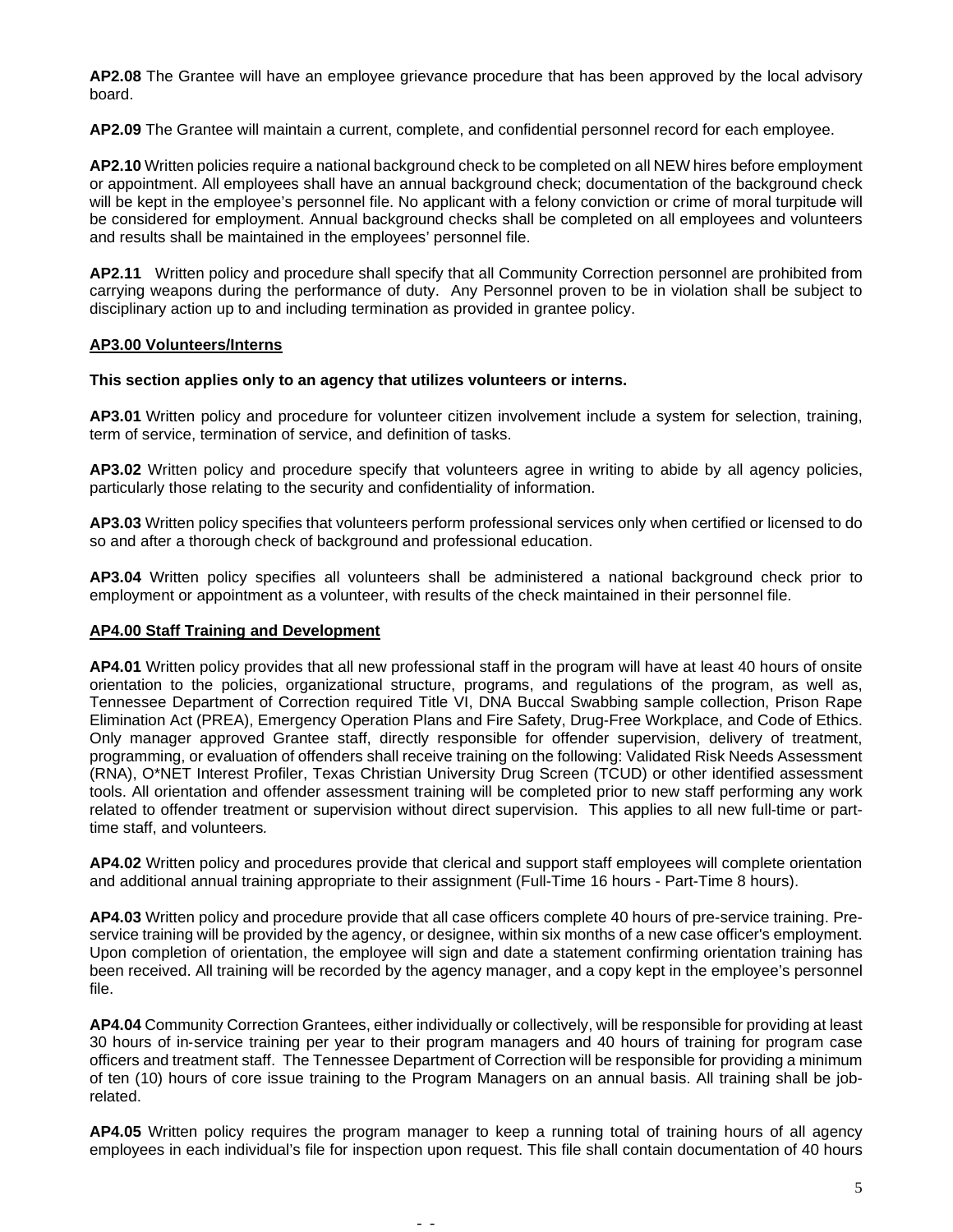of Orientation and ongoing annual training hours for Clerical and Support staff, Manager, Officers, Treatment Staff, and volunteers.

### **AP5.00 Fiscal Management, Vehicle Management**

**AP5.01** The Grantee will operate under an annually written budget of anticipated revenues and expenditures that is approved by the governing authority.

**AP5.02** An annual independent fiscal audit of the agency will be conducted. The Grantee is responsible for securing and scheduling the auditor. All independent fiscal audit results will be sent to the State and must be received no later than nine (9) months after the close of the fiscal year.

**AP5.03** The Grantee's administrative capabilities will include standard procedures regarding inventory control, purchasing, and requisitioning of supplies. All monies collected will be placed in a secure location and must be deposited into a bank account within (72) hours after collection. These specific methods will be utilized for the receipt, safeguarding, dispersing, and recording of funds.

**AP5.04** Written policy, procedure, and practice provide for insurance coverage that includes, at a minimum, property insurance, and comprehensive general liability insurance; such insurance is provided either through private companies or self-insurance. Appropriate documentation for coverage is a valid Certificate of Insurance detailing Coverage Description; Insurance Company & Policy Number; Exceptions and Exclusions; Policy Effective date; Policy expiration date; Limit(s) of Liability; Name and Address of Insured, and/or a copy of Bond Coverage. A copy of the Grantee's coverage policy will be provided annually to the State Director of Community Correction.

**AP5.05** There are written fiscal policies, procedures, and practices adopted by the governing authority, including, at a minimum, the following: internal controls, petty cash, bonding, signature controls on checks, offender funds, receipting, and employee expense reimbursements.

**AP5.06** Written policy, procedure, and practice provide that the Grantee, at a minimum, prepares and distributes to its governing authority and appropriate agencies and individuals the following documents: income and expenditure statements, funding source financial reports, and independent audit reports.

**AP5.07** Written policy, procedure, and practice provide for purchasing and requisitioning supplies and equipment and for property inventory and control. All Grantee Inventory Control Reports (ICR) will be updated annually with a (signed) and complete copy provided to the State Director of Community Correction.

**AP5.07.1** Grantee will utilize TDOC's Inventory Control System (ICS) to conduct and maintain inventory of items purchased with grant funds. Inventory will be conducted monthly utilizing a 10% approach of those items. A full annual inventory will be conducted of items at the close of the contract / fiscal year and submitted no later than 30 days with the final invoice.

**AP5.08** Written policy, procedure, and practice provide that all funds, including any canteen funds, are audited independently following standard accounting procedures and that an annual financial status report is available as a public document.

**AP5.09** No Vehicle purchased with State funds can be assigned directly to a Community Correction Grantee employee and be used to travel to and from home to their workstation without approval from the State. Any exceptions must be in accordance with the State of Tennessee, Department of Finance and Administration's Comprehensive Travel Regulations, Policy 8. All vehicles, unless an exception is granted by the State, must be pooled, and made available for staff use. Vehicles must be parked at the Grantee Office at night. If any of the vehicles are needed at night for official business (i.e., surveillance, home visits, etc.) purposes, or if an employee must leave in the morning to travel to outlying areas, the vehicle may be assigned daily as these assignments arise and driven home by the employee.

- -

**AP5.09.1** A Vehicle Sign-out Logging System must be kept by any Grantee having purchased a car with State funds. This logging system must include the name of the employee vehicle issued to, date and time of issuance of vehicle for travel, beginning odometer reading, the reason for issuance, time of return, and odometer reading upon return.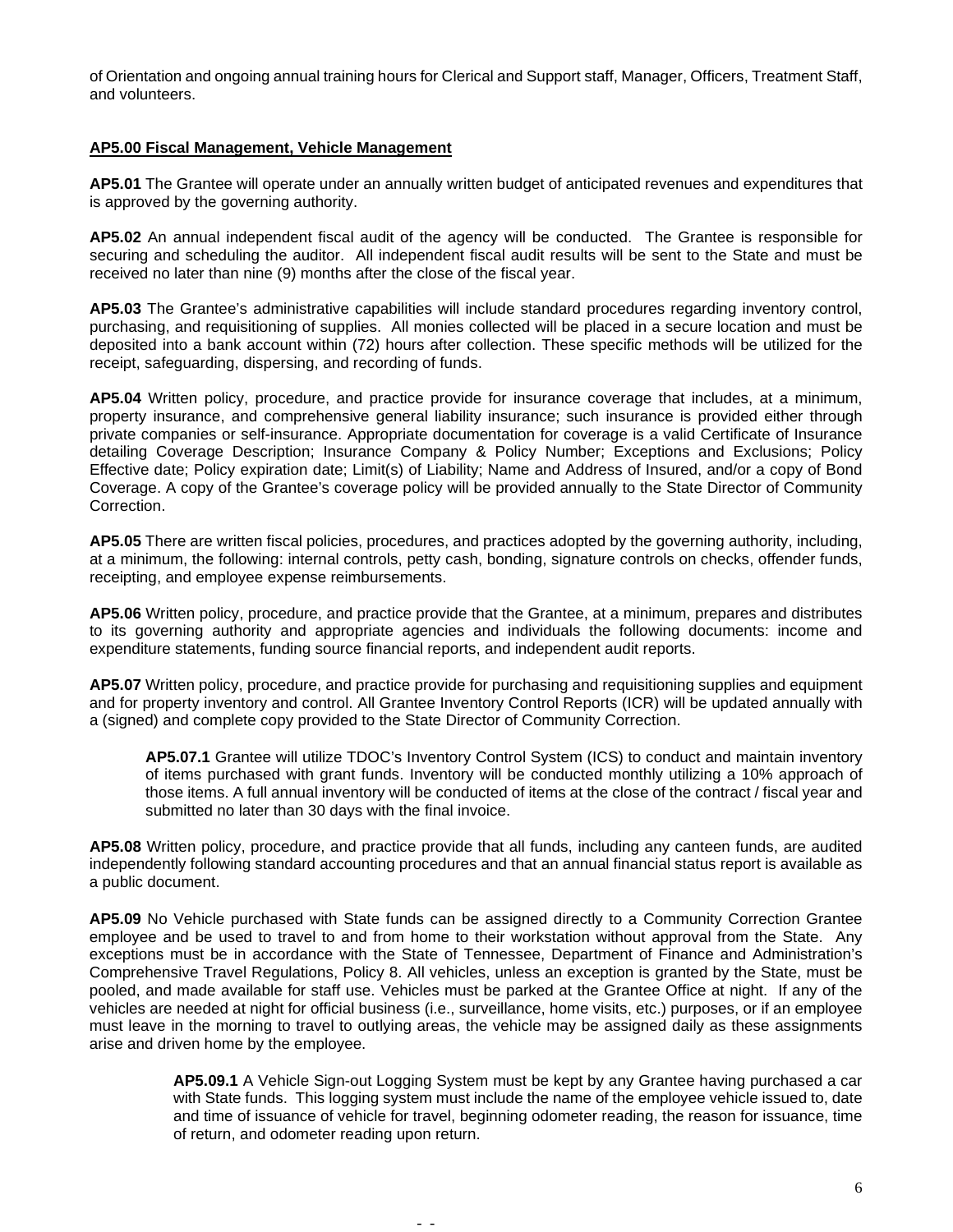**AP5.09.2** All vehicles purchased with State funds will be listed on the Grantee's inventory. The annual inventory report submission shall include an original (unsigned) title for every vehicle purchased under the Grant, with all original titles being submitted to, and maintained by, the State Director of Community Correction.

**AP5.09.3** Vehicles purchased with State funds may not be used as a trade-in for a newer vehicle.

**AP5.09.4** In accordance with TCA Sections 8-30-202 and 8-30-203, any employee using a vehicle purchased with State funds is required to comply with all traffic laws and possess a valid driver's license from the employee's domicile state. A copy of the employee's driver's license should be kept on file in the employee's personnel record.

**AP5.10** Each Grantee may receive up to 15% of its yearly grant at the beginning of the grant year and thereafter on a monthly reimbursement basis after the receipt of and approval of a request for funds invoice (Rules Chapter 0420-2-2-.11 (4). Any Grantee requesting an advance must place the request on Agency letterhead stationery and be submitted to the Tennessee Department of Correction Fiscal Services for approval. All advances will be repaid by the end of the fiscal year in which it was received. Any balance still owing at the end of the fiscal year will be deducted from the final expenditure claim.

**AP5.11** Disbursement Reconciliation and Close Out. The Grantee shall submit a final grant disbursement reconciliation report within 60 days of the end of the Grant Contract. Said report shall be in form and substance acceptable to the State. The State will not be responsible for the payment of invoices that are submitted to the state after the final grant disbursement reconciliation report. If total disbursements by the State pursuant to this Grant Contract exceed the amounts permitted by Section C, Payment Terms and Conditions of this Grant Contract, the Grantee shall refund the difference to the State. The Grantee shall submit said refund with the final grant disbursement reconciliation report. The Grantee must close out its accounting records at the end of the grant period in such a way that reimbursable expenditures and revenue collections are NOT carried forward.

**AP5.12** Under no circumstances, will the State reimburse rental expenses for property used by a Community Correction Grantee when the relevant property is owned by an employee (or a member of the employee's family) of the Community Correction Grantee and whose salary is paid from the Grant Contract.

**AP5.13** State Community Correction contracts will not reimburse Grantees for "longevity" pay. Longevity pay is usually given to State employees as a supplemental based on the number of years with the agency. Any Grantee agency choosing to give employees longevity pay must cover this cost from funds not associated with the Tennessee Department of Correction contract.

### **AP6.00 Research and Evaluation**

**AP6.01** The Grantee will have a policy and procedure governing the conduct of research that addresses the issues of informed consent and release of information. The TDOC Community Correction Administrator and the TDOC Director of Decision Support: Research and Planning must approve all research projects in writing prior to implementation.

### **AP7.00 Program Records**

**AP7.01** In the event an error occurs when entering a contact note in TDOC OMS and an edit or deletion request must be made, (i.e., duplication, entered under wrong offender, incorrect date/time, etc.), the author or staff person who found the error shall notify a supervisor using the Contact Note Edit/Deletion Request Memo. The exact editing request shall be composed and forwarded to the supervisor (i.e., in an email), and must contain the date and signature of the requesting staff person. The supervisor shall review the requested correction(s) and, if appropriate, request the edit or deletion of the contact note through the TDOC Helpdesk using the Contact Note Edit/Deletion Request Memo. The memo shall be emailed to [TDOC.helpdesk@tn.gov](mailto:TDOC.helpdesk@tn.gov) with "Contact Note Edit/Deletion Request" in the subject line. A contact note may be edited or deleted up to two months after it was originally written. After that, the Contact Note Edit/Deletion Request Memo, with all appropriate signatures and dates must be forwarded by the supervisor to the Community Corrections Administrator. If the request is approved the Community Corrections Administrator will forward the signed and dated Contact Note Edit/Deletion memo to [TDOC.helpdesk@tn.gov](mailto:TDOC.helpdesk@tn.gov) with "Contact Note Edit/Deletion Request" in the subject line.

**AP7.02** Program policies shall provide that all staff adhere to Tennessee Department of Correction procedures and functions regarding access and use of the TDOC OMS system. Programs shall be aware of and ensure the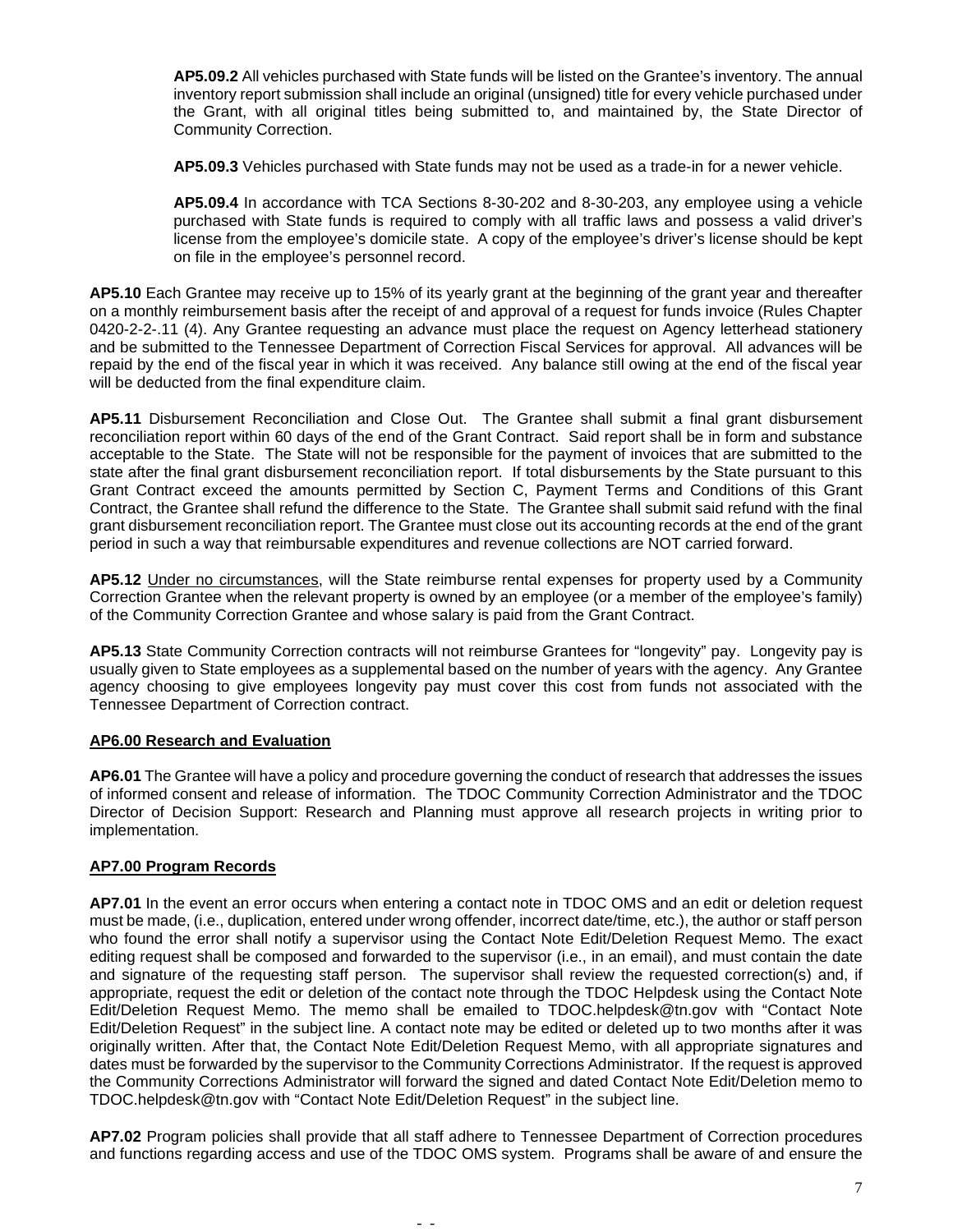necessity of system security procedures. All programs will utilize the TDOC OMS system as mandated by the Tennessee Department of Correction.

**AP7.03** The intake report shall be entered in the TDOC OMS (LCDG) under code AAAA to record detailed information about the offender's arrival. The Intake Report should include at a minimum:

- 1. Date and Time of last court date appearance.
- 2. Judgment Order information or placement relevant details.
- 3. Restrictions Court Ordered special instructions, treatment assignments.
- 4. Estimated start date of program supervision.
- **5.** Notes about split confinement and/or dual supervision
- 6. Estimated date of program completion

**AP7.04** The discharge/termination report shall be entered in the (LCDG) TDOC OMS under code TEPE to record detailed information about the offender's departure. The Discharge/Termination TEPE Report should include at a minimum:

- 1. Date and Time of program completion/departure.
- 2. Relevant outcomes or details of termination.
- 3. Outcome assessment/ staff treatment assessment/comments.
- 4. Detail any program highlights

AP7.05 The grantee will utilize TDOC OMS contact codes and accompanying notes listed within the Community Correction Contact Note Handbook unless otherwise listed within the Community Correction Standards.

#### **AP8.00 Physical Plant**

**AP8.01** The building conforms to all applicable state and local building codes.

**AP8.02** Private counseling and group meetings space is provided.

**AP8.03** All proposed leases and any proposed extension must be reviewed and approved by TDOC.

**AP8.04** Any non-compliance with applicable state and local building codes must be reported to TDOC upon discovery, within 24 hours of occurrence, and corrected within stated timeframes by the inspecting agency.

### **AP9.00 Safety and Emergency Procedures**

**AP9.01** The Facility will have written fire and other emergency plan/s that are communicated to all employees, volunteers, visitors, and offenders. Emergency plans shall contain contingency space plans during emergencies. These plans are reviewed and updated at least annually.

**AP9.02** There shall be a written policy and procedure regarding fire prevention regulations to ensure the safety of staff, volunteers, offenders, and visitors. The policy and procedure include:

Provisions for qualified/certified fire protection service A system of fire inspections and testing of equipment and related services An annual inspection by a local and/or state fire official Availability of fire protection equipment at designated locations

**AP9.03** All emergency plans shall be disseminated to all designated staff and are posted in conspicuous places in the residential facility.

**AP9.04** All Staff must be initially trained in the implementation of the emergency plans. All training shall be documented.

**AP9.05** Emergency evacuation drills and annual training thereafter are conducted at least quarterly during hours when the majority of residents are in the residential facility. All drills are to be documented.

- -

**AP9.06** All facility exits must comply with state and/or local fire safety codes.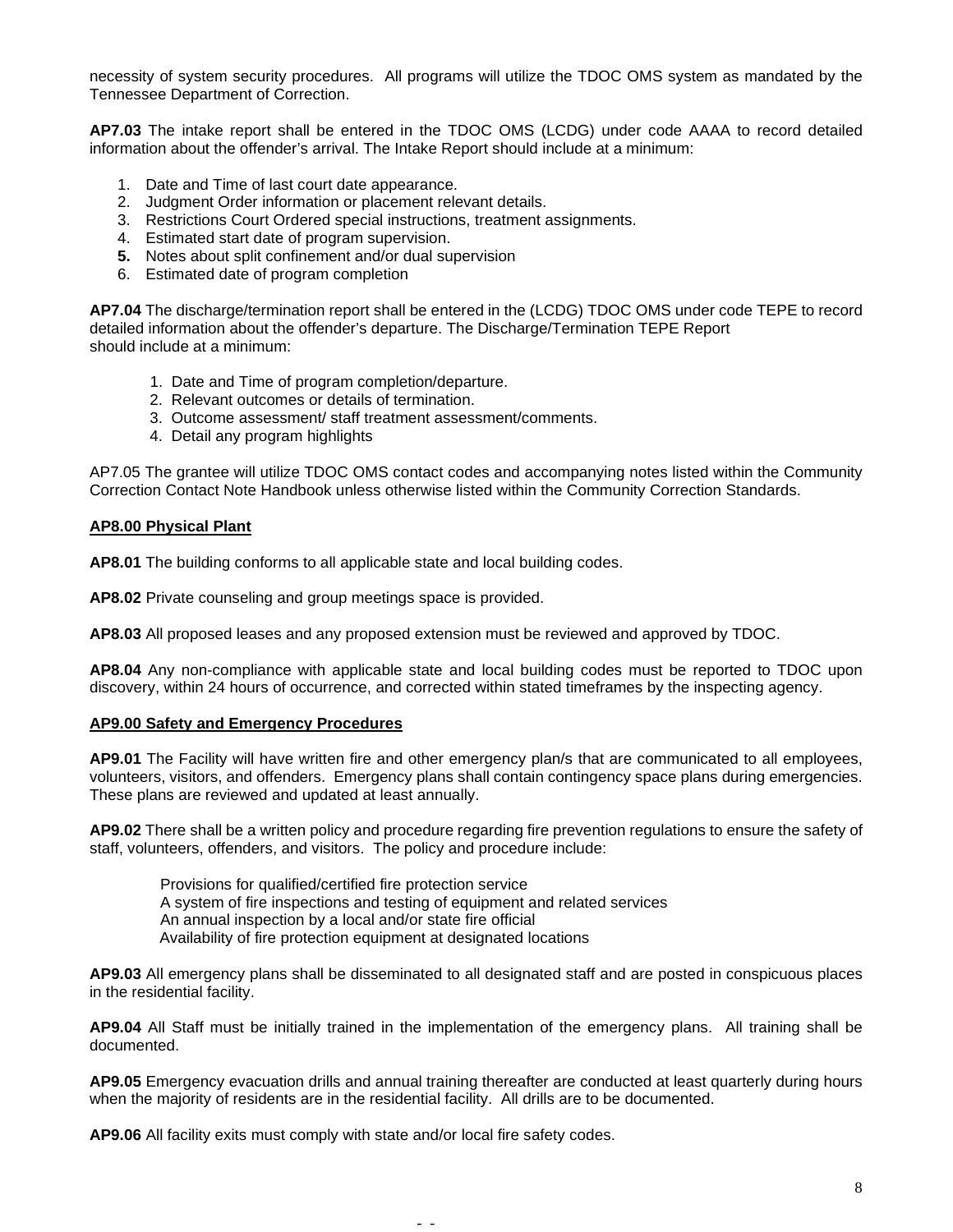**AP9.07** The Facility shall have an automatic fire alarm and smoke detection systems that are approved by the state fire marshal. All systems shall be tested regularly. The facility shall have documentation on the system testing.

**AP9.08** All hazardous substances shall comply with TOSHA standards pertaining to the storage and safety data sheet accessibility (dealing with chemicals).

## **COMMUNITY CORRECTIONS SUPERVISION PROGRAMS**

## **S1.00 Pre-Sentence Investigative Reports**

**S1.01** Written policy and procedure govern the conduct of case officer pre-sentence investigations, and preparation of reports in accordance with the Tennessee Department of Correction Pre-Sentence Investigation (PSI) manual.

**S1.02** All pre-sentence (investigative) reports and recommendations are reviewed and approved by a program manager or designee prior to submission to the court.

- S1.02.1 All pre-sentence investigative reports will include a validated risk and needs assessment.
- **S1.03** Written policy and procedure protects the confidentiality of pre-sentence reports and case records.

**S1.04** All offenders court-ordered to a community correction treatment program are required to have an investigative report entered in the Tennessee Offender Management System (OMS). In the event an offender is admitted into the program and has a Pre-Sentence Report on the current offense in the TDOC OMS, the community correction agency is not required to complete a report. Any offender admitted into a community correction program, who does not have an investigative report on file in the TDOC OMS is required to have a post-sentence report completed and entered in the TDOC OMS within forty-five (45) working days from program admittance.

**S1.05** All community correction offenders who are revoked shall have a classification report completed in the TDOC OMS. If an investigative report was already completed by the community correction agency and is in the TDOC OMS, the supervising agency shall be required to update the PSI information as required by the Tennessee Department of Correction, Pre-sentence Investigation Manual. Otherwise, a classification report is required to be completed within ten (10) working days following the date the offender was revoked.

### **S1.05** Grantee Program Eligibility Requirements

Required Program and Service Offerings from Proposer:

- 1. Community Correction Proposer must offer one or more of the components listed below, except for supervision. If supervision is a component of the proposal, the Proposer must offer one or more additional components listed below to be considered for funding.
- 2. Co-Occurring Disorder Treatment Services
- 3. Day Reporting Centers
- 4. Intensive Outpatient Treatment
- 5. Residential Treatment Centers
- 6. Supervision with one or more of the components listed in 2 through 5
- 7. If a supervision component is proposed, the supervision shall follow the Standards of Supervision outlined in sections S4.05 and S4.06, unless stated otherwise in the Day Reporting, Residential Treatment, or Intensive Outpatient Section.

### **S2.00 Records**

**S2.01** The Grantee has written policy, procedures, and practice governing case record management, including, at a minimum, the following areas: the use and content of offender records; right to privacy; security, placement, and preservation of records; and schedule for retiring or destroying inactive records.

**S2.02** Each case record includes, at a minimum, the following information maintained at all Community Correction facilities.

- 1. Offender Background Information Form
- 2. Investigation Report on the TDOC OMS (PSI), (PSR)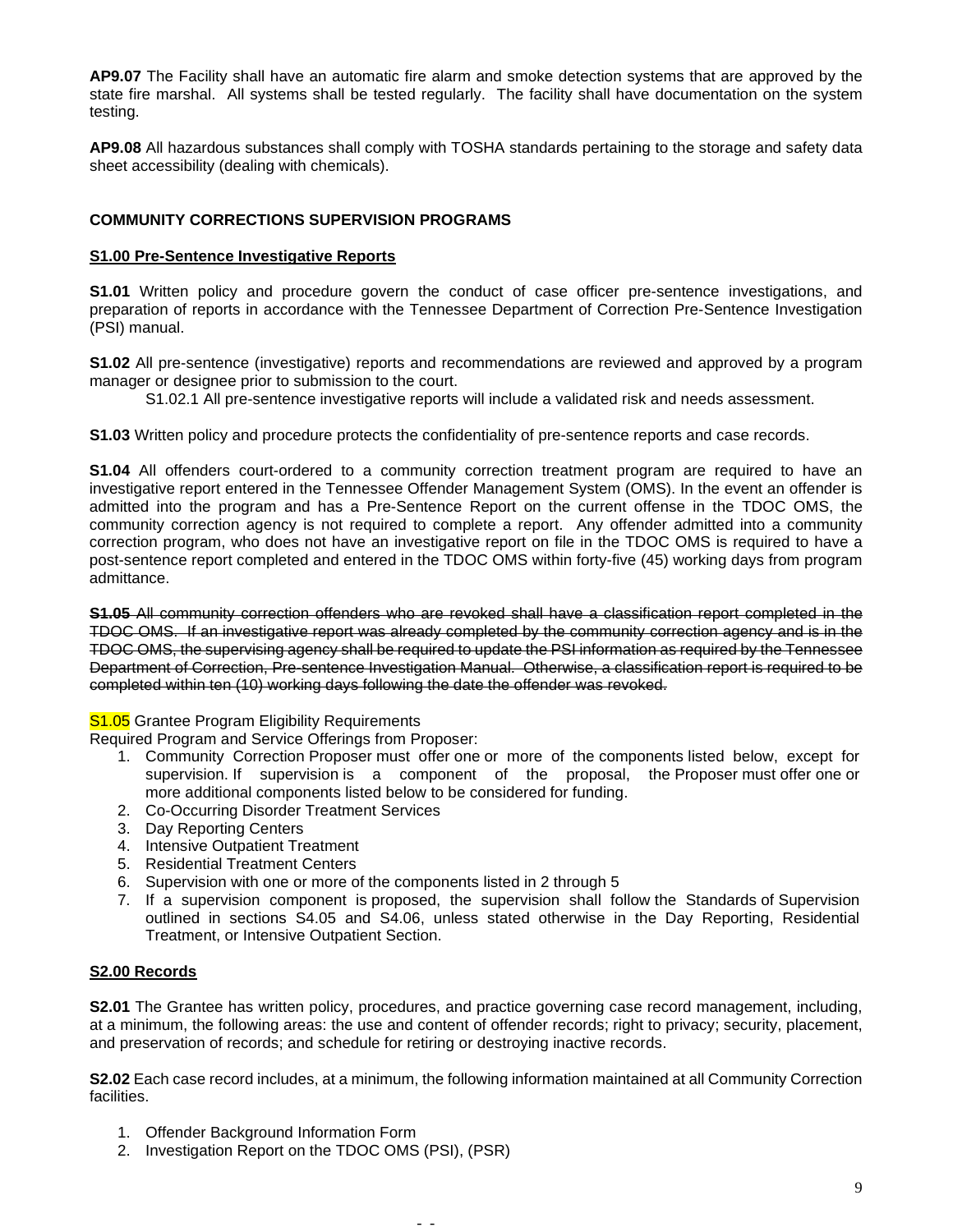- 3. Signed behavioral contract and/or program rules if applicable
- 4. Buccal Swabbing-DNA Sampling information
- 5. Medical, Psychological record (if applicable)
- 6. Individual plan or program (if applicable)
- 7. Signed release of information forms (when utilized)
- 8. Evaluation/assessments; RNA, TCUD, O\*NET (as identified)
- 9. Current employment data
- 10. Judgment document and/or court order to community correction
- 11. Signed Offender Grievance Form
- 12. Referrals to other agencies (if applicable)
- 13. Drug/Alcohol screenings/results
- 14. Progress reports
- 15. Chronological entries
- 16. Violation Report (if applicable)
- 17. Grievance and disciplinary record (if applicable)
- 18. Title VI
- 19. Judicial orders for DNA Sampling (if applicable)
- 20. Initial Intake Information Form
- 21. Offender Case Plan
- 22. Program Rules and Disciplinary Policy

**S2.03** Each clinical file case record includes, at a minimum, the following information at all Community Correction facilities.

- 1. Addiction Severity Index/Assessment
- 2. Treatment Plan
- 3. Discharge Summary
- 4. Therapy Progress Notes
- 5. Crisis Plan
- 6. Treatment Team Notes (To include progress through the treatment program)
- 7. Drug Screening Records
- 8. Confidentiality Agreement
- 9. Signed release of information forms (to include 42 CRF Part 2)

**S2.04** All significant supervision contacts, as defined by the Community Correction Contact Note Handbook, will be recorded in TDOC OMS.

**S2.05** Offender case record audits are conducted by the manager or manager designee in accordance with written policies and procedures. Program Managers will ensure that quarterly audits are conducted for each case officer, and the manager will ensure that all offender case records are reviewed by the manager or manager designee at least once during each 90-day period. Agency managers will ensure that offender case records comply with State and Program standards and that there is clear documentation of the audits within each offender case file. A followup review will be conducted within 45 days following the initial case file audit to verify any case record discrepancy findings during the previous audit have been addressed.

**S2.06** Written policy and procedure regarding the confidentiality of individual case records will address at a minimum:

- 1. Offender access
- 2. Staff access
- 3. Circumstances when the release of information is permitted; and
- 4. Restrictions on the type of information that can be released

**S2.07** Required release of information forms shall include but are not limited to:

1. Name of person, agency, or organization requesting information

- 2. Name of person, agency, or organization releasing information
- 3. The specific information to be disclosed
- 4. The purpose or need for the information
- 5. Expiration date
- 6. Date consent form is signed
- 7. Signature of the offender; and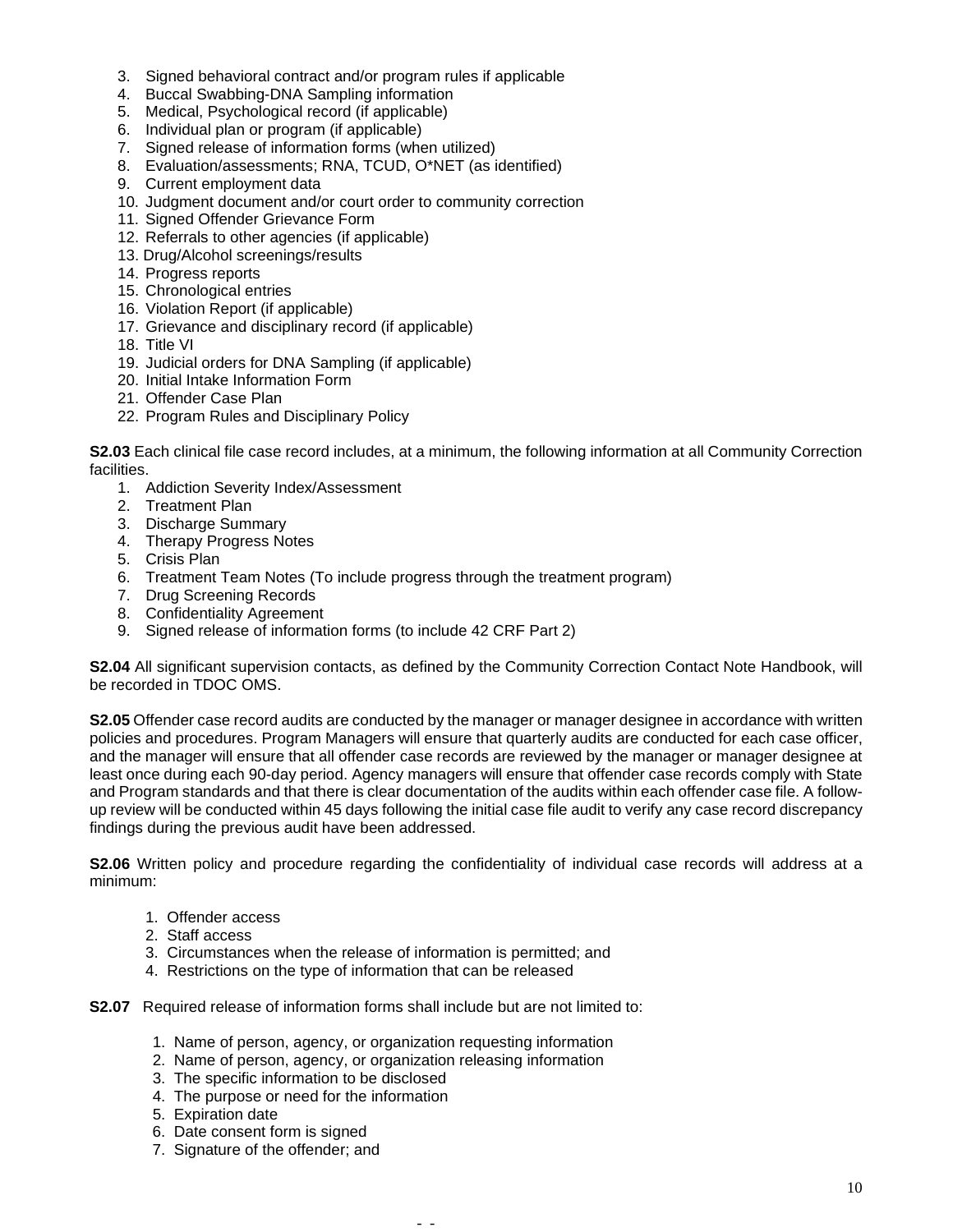8. Signature of individual witnessing offender's signature

A copy of the consent form is maintained in the offender's case record.

**S2.08** Written policy and procedure specify that all materials relating to any offender with whom the Grantee has had personal contact, shall be maintained for at least five (5) years after termination of the case, and/or until all audit issues have been resolved; whichever is longer.

**S2.09** Written policy and procedure specify that in the event an officer is on leave or whose position is vacant for an extended period, that there exists and is implemented a mechanism to provide continuing supervision services to the vacant officer's caseload.

**S2.10** Written policies shall provide that all staff adhere to Tennessee Department of Correction procedures regarding access and use of the TDOC OMS offender management system. Programs shall be aware of and ensure the necessity of system security procedures. All agencies will utilize the TDOC OMS system as mandated by the Tennessee Department of Correction, including required entries in the TDOC OMS.

**S2.11** In the event an error occurs when entering a contact note in the TDOC OMS and an edit or deletion request must be made, (i.e., duplication, entered under wrong offender, incorrect date/time, etc.), the author or staff person who found the error shall notify a supervisor using the Contact Note Edit/Deletion Request Memo. The exact editing request shall be composed and forwarded to the supervisor (i.e., in an email), and must contain the date and signature of the requesting staff person. The supervisor shall review the requested correction(s) and, if appropriate, request the edit or deletion of the contact note through the TDOC Helpdesk using the Contact Note Edit/Deletion Request Memo. The memo shall be emailed to [TDOC.helpdesk@tn.gov](mailto:TDOC.helpdesk@tn.gov) with "Contact Note Edit/Deletion Request" in the subject line. A contact note may be edited or deleted up to two months after it was originally written. After that, the Contact Note Edit/Deletion Request Memo, with all appropriate signatures and dates must be forwarded by the supervisor to the Community Corrections Administrator. If the request is approved the Community Corrections Administrator will forward the signed and dated Contact Note Edit/Deletion memo to [TDOC.helpdesk@tn.gov](mailto:TDOC.helpdesk@tn.gov) with "Contact Note Edit/Deletion Request" in the subject line.

## **S3.00 Intake. Transfer. Discharge and Termination**

**S3.01** The intake report shall be entered in the TDOC OMS (LCDG) using code AAAA to record detailed information about the offender's arrival. The Intake Report should include, at a minimum, the following information.

- 1. Date and Time of last court date appearance
- 2. Judgment Order information or placement relevant details
- 3. Restrictions, Court Ordered special instructions /treatment assignments
- 4. Estimated start date of program supervision
- 5. Notes about split confinement and/or dual supervision
- 6. Estimated date of program completion
- 7. Risk assessment supervision level

**S3.02** Policy outlines the Validated Risk and Needs Assessment (RNA) process, and all other assessment processes for each offender referred or under supervision. A complete RNA is required for every offender, unless a current RNA, completed within the last 12 months, exists upon arrival. An Offender Case Plan (OCP) is also required for every offender. In compliance with TDOC Policy 110.09 and 703.02, only RNA Certified Users completing the Assessor Development Model (ADM) and RNA Certified Assessors will conduct and record the RNA. Only RNA Certified Users and/or RNA Certified Assessors may develop the OCP. Only manager-approved staff will conduct and record the TCUD results. Assessments and the development of the OCP must be done within 60 days of an offender's arrival. RNA and TCUD assessments must be repeated every calendar year or with any significant life event as defined in TDOC policy, 513.11, and 703.02, for each supervised offender.

**S3.03** The assessment should include any report submitted to the court prior to sentencing that identifies an Offender's specific needs, or a similar report prepared after sentencing. At a minimum, this includes information from outside agencies or vendors, or any internally generated diagnostic evaluations.

**S3.04** All offenders in community correction shall have a written, signed behavioral contract. At intake, the community correction staff shall discuss and develop with each offender a written behavioral contract based on the assessment of client needs, outlining specific objectives to be achieved by the offender while in the program,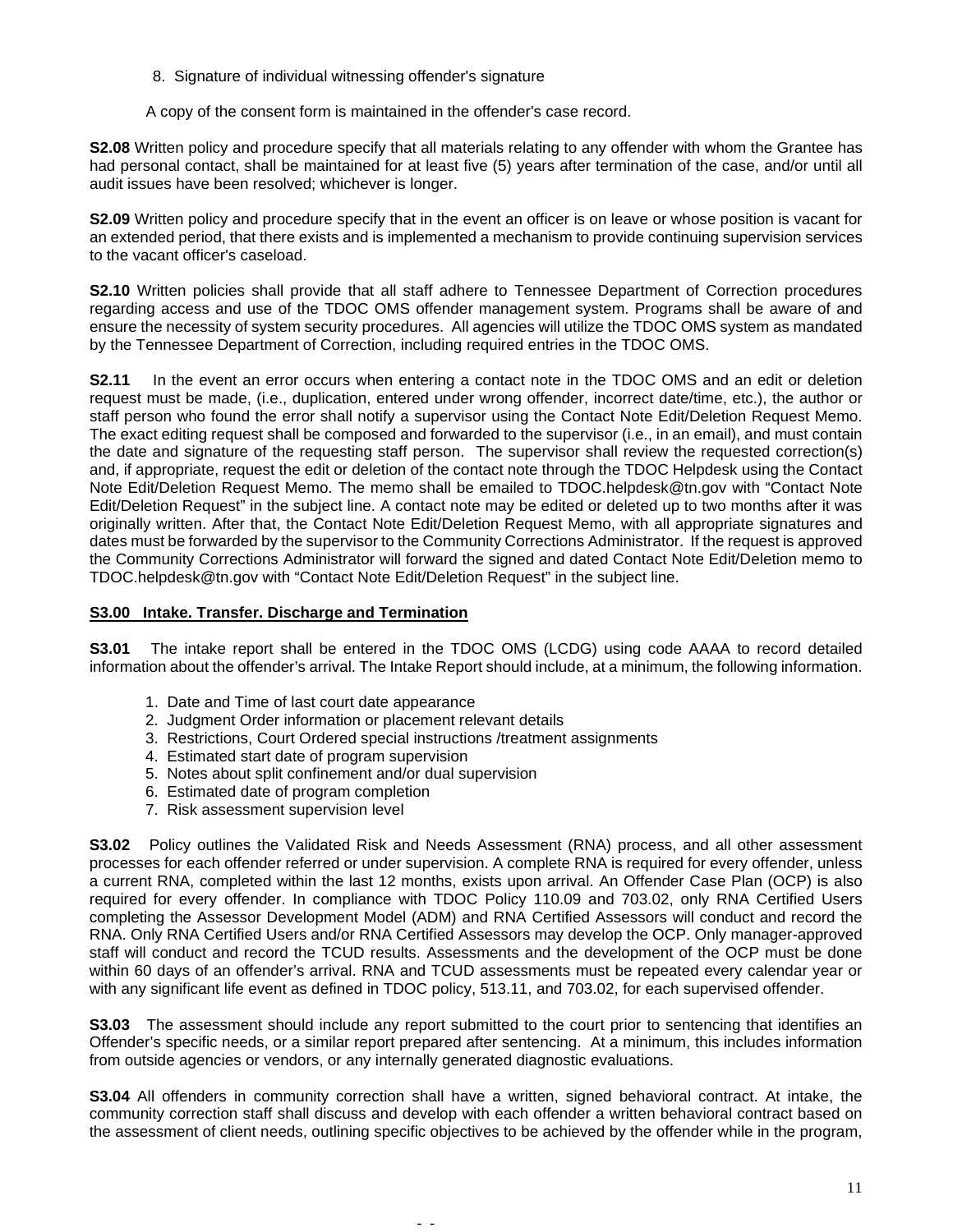the offender's obligations to the victim and community, and signed by the offender agreeing to abide by the terms of the contract.

**S3.05** Policy and procedure ensure that each offender is provided appropriate information to understand his/her conditions of the sentence; receives a written copy and acknowledges receipt and understanding in writing.

**S3.06** When specific services ordered by the court are not available, the field staff shall notify the court. Documentation of such notification shall be maintained in the offender's case file.

**S3.07** Policy and procedure establish a process for the successful discharge/termination of offenders. At a minimum, each offender file will be reviewed for successful termination after each twelve (12) month period of supervision. The first such review will come at 12 months and thereafter at least annually or sooner or at the discretion of the Program Manager or designee. The results of the review will be recorded in the case file and the TDOC offender management system.

**S3.08** The Grantee shall adhere to the Tennessee Department of Correction written procedures governing the transfer of offender supervision to and from other agencies. All transfers shall be acceptable if an offender has a residence in the receiving agency county, is determined to be ready for transfer, and has the sentencing court's permission to transfer.

**S3.09** The sending agency is required to have all paperwork complete (i.e., the case file set-up, pre- or postsentence reports), fees, behavioral contract signed and explained to the offender, initial interview and assessments completed, and all entries completed on the TDOC OMS. This is the sending agency's responsibility to have completed on all offenders.

**S3.09.1** The sending manager will contact the receiving manager, by email to notify the receiving agency of the request to transfer and to start the transfer investigation.

**S3.09.2** The receiving agency has (15) days to assign a transfer investigation to an officer, investigate, and reply to the sending agency's manager.

**S3.09.3** The receiving agency manager will contact the sending agency as to the status of the transfer, (accepted or rejected) by email.

**S3.09.4** The sending agency will forward the case file. Any file that has incomplete data should be returned to sending agency.

**S3.09.5** Receiving agency shall make the TDOC OMS changes, (LIMD, LCD3, LCDF, LCDG) and start supervising the case.

**S3.09.6** Sending agency shall complete a QQQQ entry in the TDOC OMS explaining the reason for transfer, any treatment provided or other interactions, and any court-ordered conditions.

**S3.10** Written policy and procedure requires that all offenders are informed of the grievance procedure available and discuss the procedure with the offender during the intake process.

**S3.11** The Grantee shall develop policy and procedures that specifically outline the frequency and manner in which offender drug testing, criminal records checks, and employment verifications are administered for active cases under supervision. Any such procedure shall be quantifiable.

**S3.12** The discharge/termination report shall be entered in the TDOC OMS (LCDG) under code TEPE to record detailed information about the offender's discharge. The discharge/termination Report should include at a minimum:

- 1. Date and Time of program completion/departure
- 2. Relevant outcomes or details of the termination
- 3. Outcome assessment/ staff treatment assessment/comments

- -

4. Detail any program performance highlights

#### **S4.00 Offender Contacts and Supervision**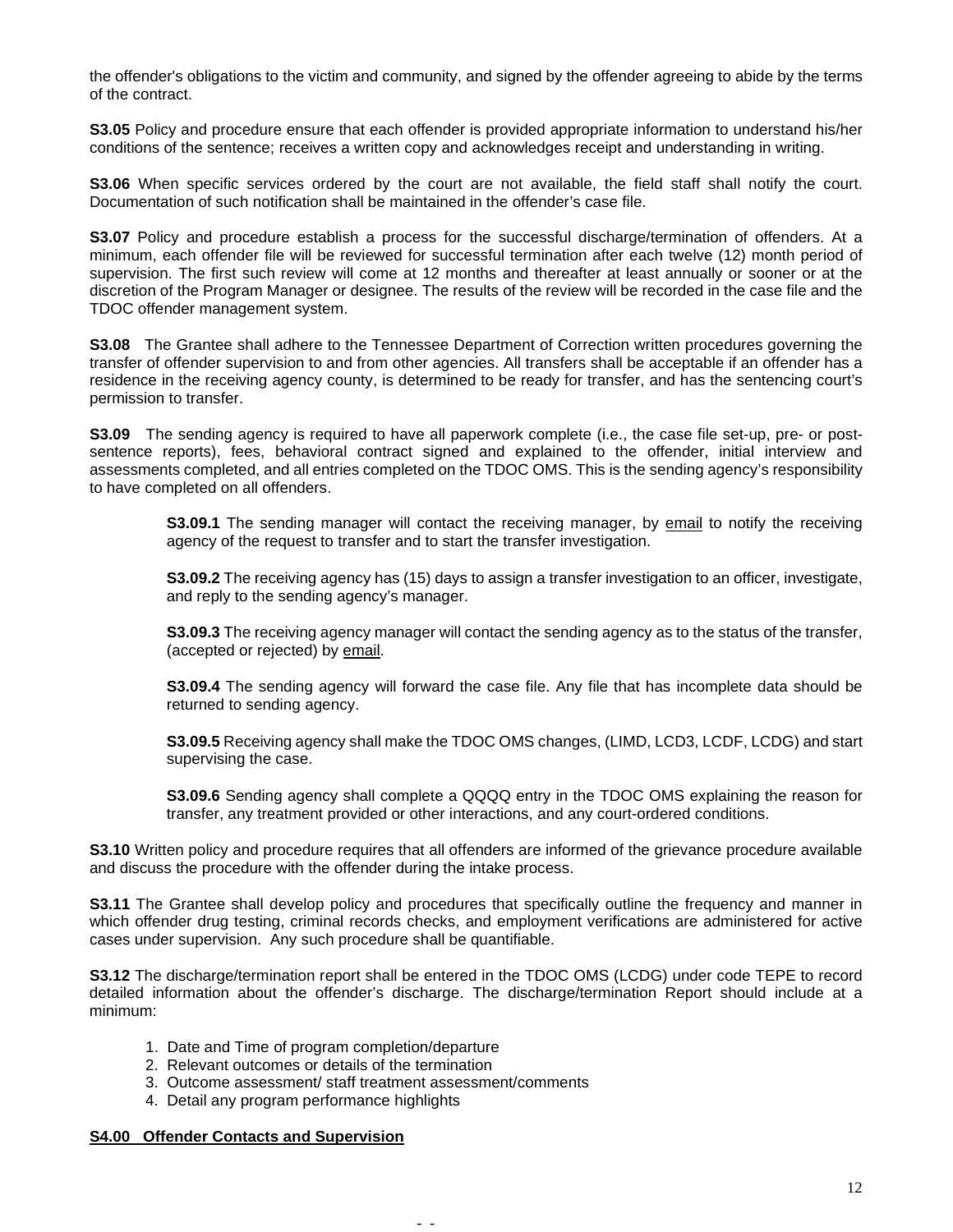**S4.01** Written policy prohibits any offender from being in a position of control or authority over another.

**S4.02** The Grantee will have a written policy and procedure relative to searches that clearly state the Grantee is precluded from searching an offender, an offender's home, and/or property.

**S4.03** The use of personal abuse and corporal punishment is prohibited through written policy and procedure.

**S4.04** Policy establishes levels of supervision and regulates movement between supervision levels. The Grantee will utilize supervision strategies and programs that have been scientifically demonstrated to enhance compliance with the court or releasing-authority-ordered conditions and to reduce criminal behavior. Standards for supervision of offenders both during and after completion of treatment components are listed below.

### **S4.05** Active Supervision Standards

The supervision standards outlined below illustrate risk-based supervision levels that direct the frequency and types of interaction with offenders actively supervised within the community. All offenders shall enter supervision through the Intake supervision level to assess the offender's risk and needs. Upon completion of risk and needs assessments, the offender shall be placed within the corresponding supervision level associated with the assessed risk and needs.

### **S4.05.1** Intake:

This supervision classification is exclusively reserved for offenders transitioning from the courts to community supervision.

- a. Intake: Offenders shall be placed under this plan of supervision at the beginning of their supervision. Once the offender has been assessed pursuant to the TDOC Approved Risk and Need Assessment, the offender shall be placed in the corresponding supervision level based upon their assessed level of risk. Offenders shall not remain in an intake plan of supervision for more than 45 days.
- b. The requirements for this class of supervision are:
	- (1) Face to face field or office contacts/two per month
	- (2) Home visit/one per month
	- (3) Supervision fee verification/one per month
	- (4) Special conditions verification/one per month
	- (5) Arrest check/one per month
	- (6) Employment verification/one per month
	- (7) Drug screen/one per month
	- (8) Risk assessment/one per month
	- (9) Offender case plan/one per month

**S4.05.2** Enhanced: This supervision classification includes the following supervision levels:

- a. Enhanced: This supervision level includes offenders ordered by the court to be placed under enhanced or intensive supervision and offenders assessed as "criminally diverse" or "high violent" by the risk and needs Assessment as approved by TDOC.
- b. The requirements for this class of supervision are:
	- (1) Face to face field or office contacts/three per month

- -

(2) Home visit/one per month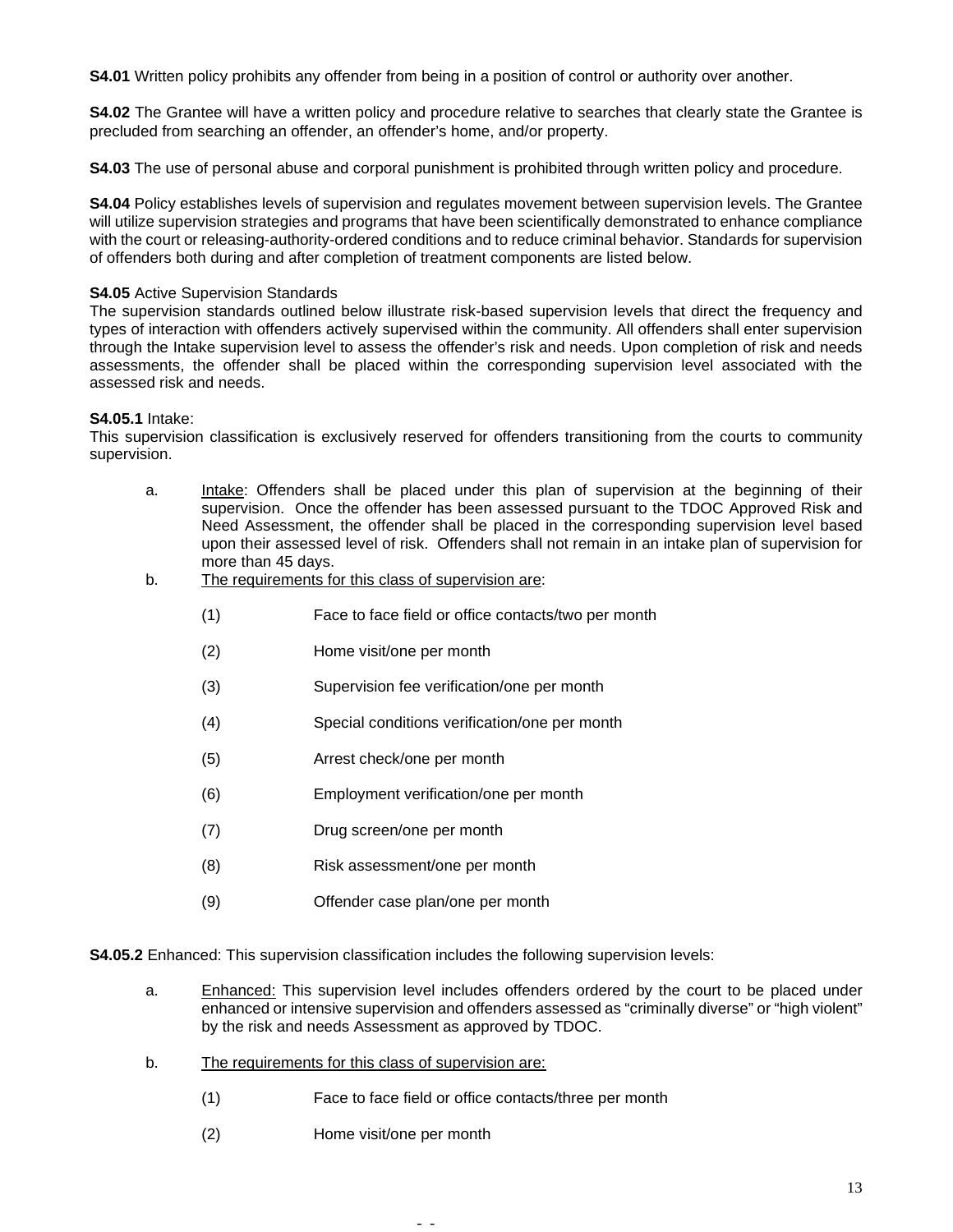- (3) Supervision fee verification/one per month
- (4) Special conditions verification/one per month
- (5) Arrest check/one per month
- (6) Employment verification/one per month
- (7) Drug screen/one every six months
- (8) Risk reassessment/one per year
- (9) Progress report (ICOTS)/one per year, if applicable
- (10) Offender case plan/one every three months

**S4.05.3** Maximum: This supervision classification includes the following supervision levels:

- a. Maximum: This supervision level includes offenders assessed as "high property" or "high drug" by the risk and needs Assessment as approved by TDOC.
- b. The requirements for this class of supervision are:
	- (1) Face to face field or office contacts/two per month
	- (2) Home visit/one per month
	- (3) Supervision fee verification/one per month
	- (4) Special conditions verification/one per month
	- (5) Arrest check/one per month
	- (6) Employment verification/one per month
	- (7) Drug screen/one every six months
	- (8) Risk reassessment/one per year
	- (9) Offender case plan/one every three months

(10) Progress report (ICOTS)/one per year, if applicable

**S4.05.4** Medium: This classification includes the following supervision levels:

- a. Medium: This supervision level includes offenders assessed as "moderate" by the risk and needs Assessment approved by TDOC.
- b. The requirements for this class of supervision are:
	- (1) Face to face field or office contacts/one every three months
	- (2) Home visit/one every six months
	- (3) Supervision fee verification/one every three months

- -

(4) Special conditions verification/one every three months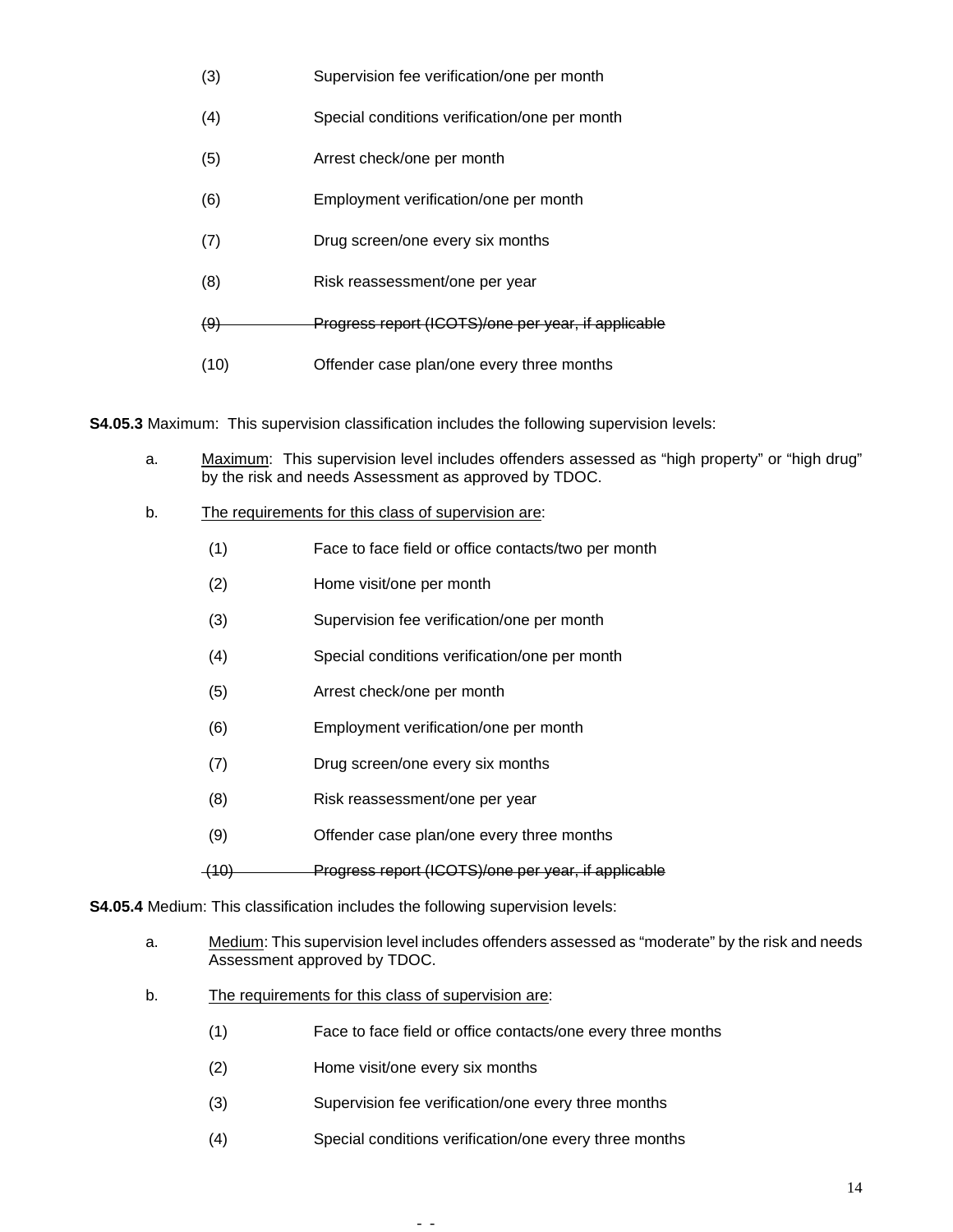- (5) Arrest check/once every three months
- (6) Employment verification/one every three months
- (7) Drug screen/one a year
- (8) Risk reassessment/one per year
- (9) Offender case plan/one every six months
- (10) Progress Report (ICOTS)/one per year, if applicable

**S4.05.5**. Minimum: This classification includes the following supervision levels:

- a. Minimum: This supervision level includes offenders assessed as "low" by the risk and needs Assessment approved by TDOC.
- b. The requirements for this class of supervision are:
	- (1) Face to face field or office contacts/one every six months
	- (2) Home visit/one per year
	- (3) Supervision fee verification/one every six months
	- (4) Special conditions verification/one every six months
	- (5) Arrest check/one every six months
	- (6) Employment verification/one every six months
	- (7) Drug screen/one per year
	- (8) Risk reassessment/one per year
	- (9) Offender case plan/one every year

(10) Progress report (ICOTS)/one per year, if applicable

### **S4.05.6** Warrant on Bond:

Offenders released on bond, pending a revocation hearing, shall be moved to the next highest supervision level in TOMIS until disposition of revocation. If the offender is returned to supervision after disposition of a revocation, the officer shall complete a risk reassessment pursuant to Policy #703.02 to determine the appropriate levels of supervision.

### **S4.06 Inactive Offender Supervision Standards**

The supervision standards outlined below illustrate risk-based supervision levels that direct the frequency and types of interaction with offenders **not** actively supervised within the community.

- 1. Deported: Offenders identified as having been deported before expiring their suspended sentence. This supervision level requires one national arrest check through NCIC per year.
- 2. Detainer: Offenders identified as being detained for pending charges. This supervision level requires one verification of incarceration per month.
- 3. In Custody: Offenders identified as being incarcerated. This supervision level requires one verification of incarceration per month.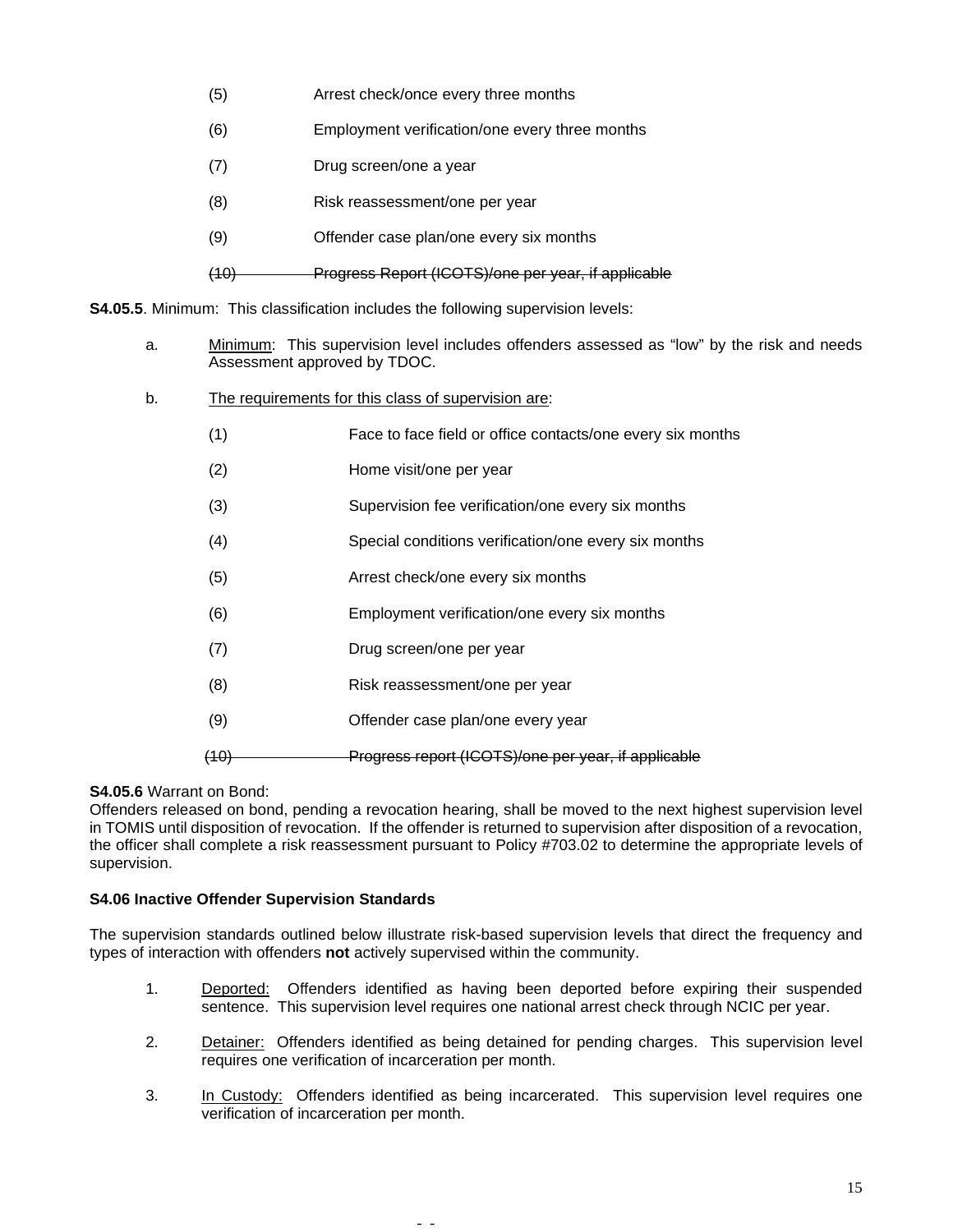- 4. ICOTS Out: Offenders identified as having their Tennessee supervision transferred to another state. This supervision level requires one arrest check and one progress report per year.
- 5. Judicial Suspended Sentence: Offenders identified as having the sentencing court order that they no longer have to report to community corrections as a condition of their probation. This supervision level requires one arrest check per year.
- 6. Warrant: Offenders identified as having an active warrant for their arrest. This supervision level requires one arrest check per month.
- **7.** Residential Treatment: Offenders identified as being placed in a treatment facility for mental health, substance abuse, or physical care for a minimum of 30 days. This supervision level requires one verification of custody per month, and one progress report per year if the offender's supervision was transferred to Tennessee from another state.

**S4.07** Policy requires that the case officer or other duly authorized persons maintain personal contact with the offender according to the supervision level set by minimum state standards and program guidelines. Supervision of the offender should include at a minimum the monitoring of an offender's special conditions and employment status. A duly authorized person is any Agent or qualified person who offers the necessary services on an accepted contractual basis. All offender contacts shall be documented in the TDOC OMS according to the Community Correction Contact Note Handbook.

**S4.08** Written policy and procedure provide that case supervision program staff may request the court to add, remove, or modify any or all the special conditions of supervision.

**S4.09** Written policy specifies the type of actions required to locate and recover absconders prior to the issuance of a violation warrant. An absconder is defined as an offender who conceals his/her whereabouts and/or avoids or flees from supervision. Grantee policy will specifically identify the minimum time in which a violation warrant is filed with the sentencing court. The absconder may then be entered on NCIC.

**S4.10** Written policy states that community correction offenders may not cross the Tennessee state line into another state except with the written approval of the sentencing court.

**S4.11** Upon successful completion of the treatment component, any offender court-ordered to be supervised by the Grantee, shall be supervised in accordance with the supervision standards outlined in sections S4.05 and S4.06.

### **S5.00 Sanctions and Violations**

**S5.01** Written policy shall establish a process for handling known and alleged violations. Following confirmation of a violation, the case officer will adhere to established procedures to determine what action is required.

**S5.02** When violations occur, alternatives to revocation and incarceration are assessed, including sanctions, and a determination regarding the need for a formal violation will be made based on policy and guidelines. The Grantee will follow an evidence-based sanctioning process that will be approved by TDOC.

**S5.03** Sanction data will be collected and reported monthly in a report format provided by TDOC.

**S5.04** Any violation with a request for a warrant must be approved in writing by a manager or designee.

**S5.05** Policy prohibits the use of offenders as police informants and specifies criteria for exceptions. If an offender is used as an informant this will be noted in the chronological entries in the case record. Procedures will include securing the approval of the program manager and the court.

**S5.06** Violation data will be collected and reported monthly in a report format provided by TDOC.

- -

### **S6.00 Community Service, Restitution and Fees**

**S6.01** Written policy requires that in court-ordered cases where the victim suffered monetary and/or property loss, there will be a written restitution contract discussed and developed with each offender containing, at a minimum, the following elements.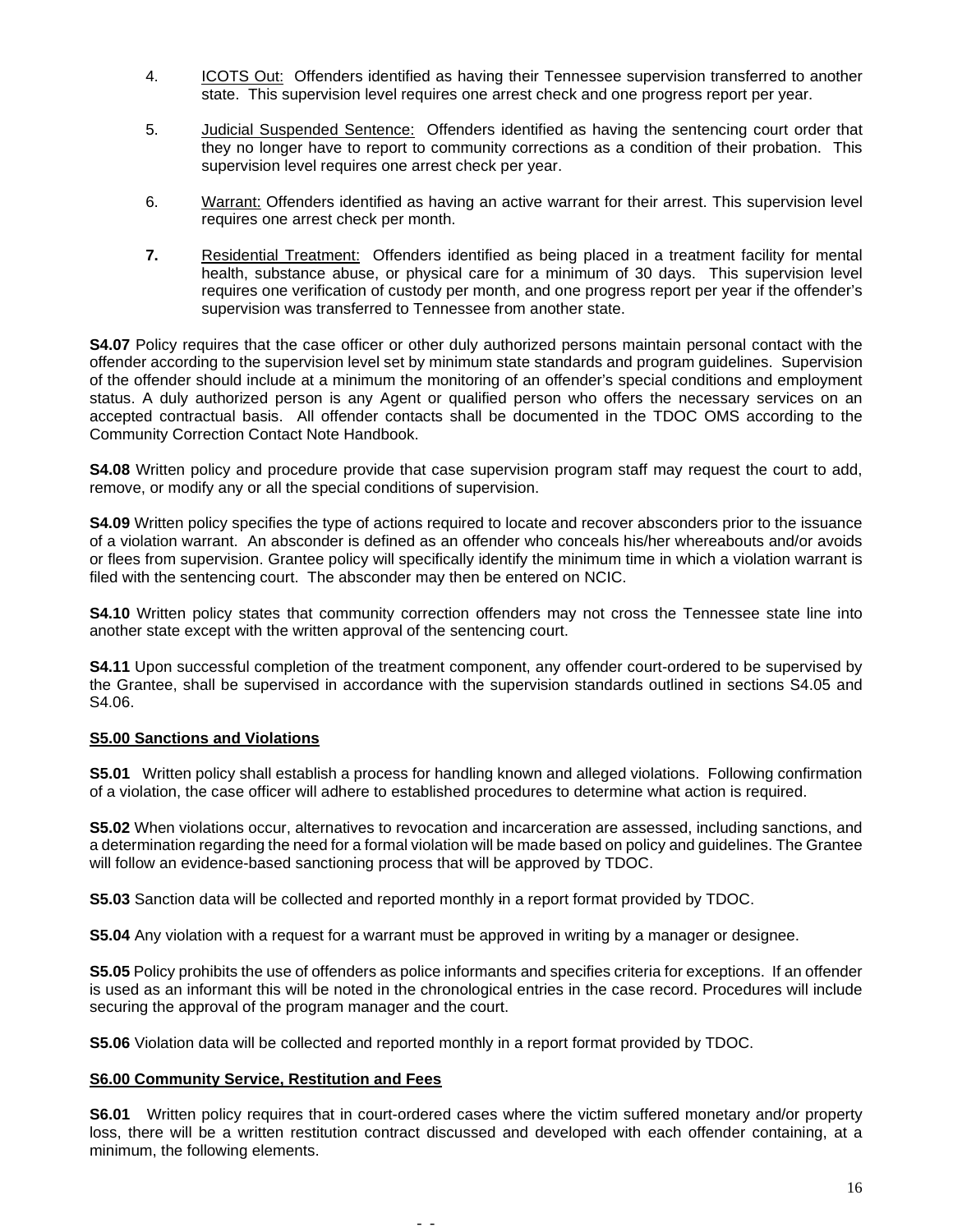- A. Name of offender and victim
- B. Total amount of restitution<br>C. The amount of payment
- The amount of payment
- D. The method of payment
- E. The payment schedules

**S6.02** When possible, the victim will be consulted by the district attorney's office or the program staff in the development of the restitution plan. The Grantee is encouraged to develop restitution plans for the offender's consideration. The following factors about the victim and the offender should be considered.

- 1. Present income/employment
- 2. Physical and mental condition of the offender
- 3. Education
- 4. Family circumstances
- 5. Victim impact and loss

**S6.03** Community Service placement should, wherever possible, fit the needs and skills of the offender and provide meaningful work to the community. Community service hours will be reasonable and will not interfere with the offender's regular paid employment. Offenders will be supervised at all times while performing community service work.

**S6.04** Policy will require that there is a written agreement between the offender, the Community Correction Program, and the agency receiving services. The agreement will contain the following information.

- 1. Name, address, and phone number of the agency
- 2. Job duties
- 3. Service hours and days
- 4. Site supervisor's name and responsibilities
- 5. Time frame for completion
- 6. Signatures of the offender, program manager or designee, and an agency representative

**S6.05** Where program staff directly supervises offenders performing community service work, the written agreement will contain the following information.

- 1. Job duties
- 2. Service hours and days<br>3. Time frame for completion
- 3. Time frame for completion<br>4. Signatures of the offender
- Signatures of the offender, program manager, or designee

**S6.06** Written policy and procedure specify that all offender payments (fees, fines, restitution) collected by the agency shall have a pre-numbered receipt prepared and placed in the offender case file. One copy shall be given to the offender at the time of collection. The only accepted forms of payment from offenders are money orders and cashiers' checks. In no circumstance shall cash payment be accepted from offenders**.** Offender supervision fees are current if the fee balance owed is not delinquent by more than ninety (90) calendar days. The agency must follow the collection procedures as described in the Fee Manual when collecting the Community Correction Fees (CCF), except for references to the TDOC OMS fee system.

**S6.07** All supervision fees collected must be deposited into a bank account within (72) hours after collection are accounted for and reported within the month received.

**S6.08** Supervision Fees are to be collected by the Grantee to offset their grant budget. Grantees should strive to collect a minimum of 75% of the supervision fees owed by offenders. The grantee will use the following formula to calculate Supervision Fee obligation/projection:

Number of Case Officer X Contract listed number of Active Cases X \$15.00 X 12 Months X75% = Supervision Fee obligation

The Supervision Fee obligation will be shown, with the calculations written in the narrative part, on line 24 of the Budget Detail Sheet that is attached to each contract and any subsequent amendments.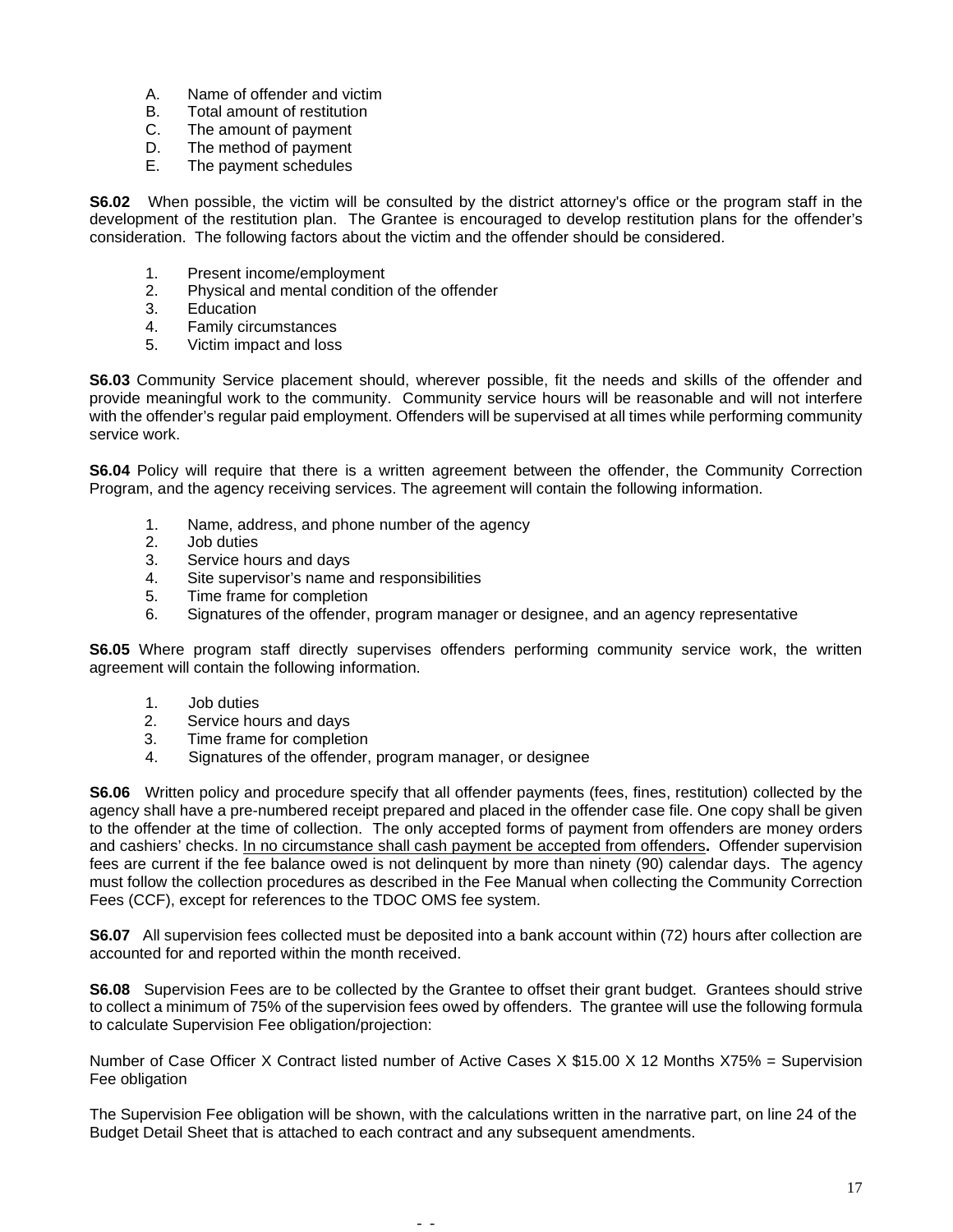**S6.09** With approval from the State, any Supervision Fees collected over the Obligation amount as detailed in the Grantee's Contract, (see 11.08), may be expended by the collecting Grantee during the fiscal year collected for one-time expenditures only unless otherwise directed by the State. Over-collections approved to be used will not decrease the level of State funding except in the last month of a fiscal year. Any unused portion of the overcollection will be used at the end of a fiscal year to decrease the number of State funds needed to pay the final expense claim.

## **COMMUNITY CORRECTION DAY REPORTING CENTER**

## **DR1.00 Community Correction Day Reporting Center Standards**

## **DR1.01 The grantee shall adhere to the following Day Reporting Center Standards**

- 1. Clinical/Programming
	- a. Addiction Severity Index (ASI) completed determining eligibility
	- b. Phases last approximately 3-4 months depending on participation/behavior
- 2. Aftercare is at least 6 months depending on participation/behavior
- 3. Phase 1 program attendance 4 days/16 hours per week
- 4. Phase 2 program attendance 3 days per/12 hours per week
- 5. Phase 3 program attendance 2 days per/8 hours per week
- 6. Aftercare programming 1 hour per week
- 7. One on one therapy at least one time per month
- 8. Treatment plan established within first 7 days and updated every three months thereafter
- 9. Evidence-based curriculum required
- 10. Treatment team meetings, at a minimum of bi-weekly
- 11. Discharge summary completed within 7 days of discharge
- 12. Programming shall include but is not limited to:
	- a. Cognitive-behavioral interventions
		- b. Job readiness
		- c. Decision-making skills
	- d. Health and wellness
	- e. Support system development
	- f. Digital literacy
	- g. Recovery-oriented life skills
	- h. Reentry planning
	- i. Victim impact awareness
	- j. Anger management

## **DR1.02 - The grantee shall adhere to the following Community Correction Officer Supervision Standards. (Cannot be Clinical Personnel)**

- a. Phase 1
	- i. Face to face contact 2x monthly
	- ii. Home check 1x monthly
	- iii. Special conditions verification  $-1x$  monthly
	- iv. Arrest check 1x monthly
	- v. Employment verification 1x monthly
	- vi. Drug screen 4x monthly
	- vii. Risk reassessment annually
	- viii. Offender case plan every three months
- b. Phase 2
	- i. Face to face contact  $-2x$  monthly
	- ii. Home check 1x monthly
	- iii. Special conditions verification  $-1x$  monthly
	- iv. Arrest check 1x monthly
	- v. Employment verification 1x monthly
	- vi. Drug screen 2x monthly
	- vii. Risk reassessment annually
	- viii. Offender case plan every three months

- c. Phase 3
	- i. Face to face contact  $-1x$  monthly
	- ii. Home check 1x every six months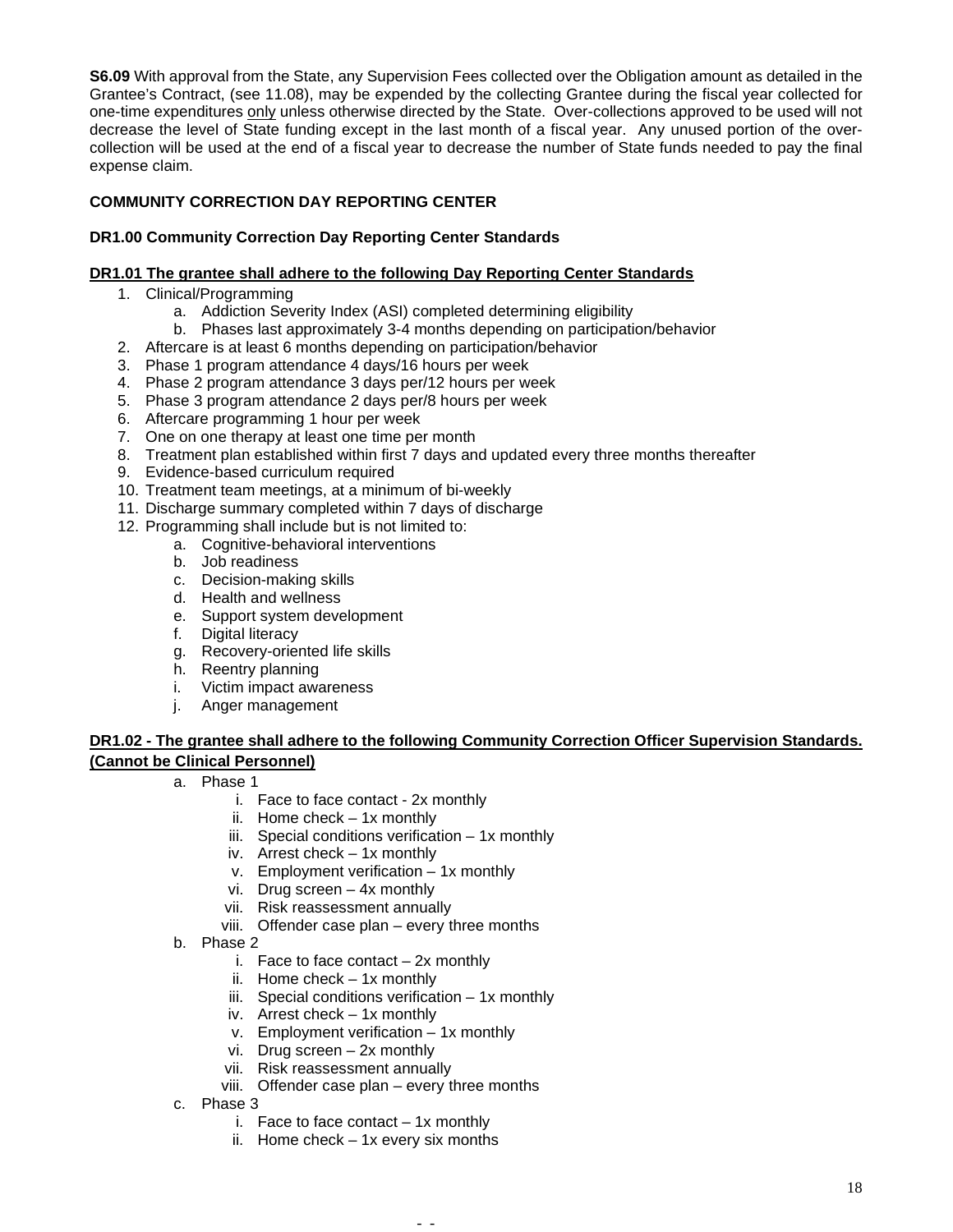- iii. Special conditions verification 1x every three months
- iv. Arrest check 1x every three months
- v. Employment verification 1x every three month
- vi. Drug screen 1x monthly
- vii. Risk reassessment annually
- viii. Offender case plan every three months
- d. Aftercare
	- i. Supervised per RNA level
	- ii. Drug screen 1x monthly

### **DR2.00 Day Reporting Administration and Management**

**DR2.01** The Grantee has written policies and procedures for the day reporting center's program and these are specified in the policy and procedure manual that is accessible to all employees. The manual is reviewed at least annually and updated as needed. The policy and procedure manual may be separate or included in the community corrections policy and procedure manual.

**DR2.02** The Grantee shall have written policy and procedure to ensure compliance with PREA "Zero Tolerance" policy and display signage and publications in plain view at all agency locations, at all times.

## **DR3.00 Day Reporting Records**

**DR3.01** The Grantee has written policy, procedures, governing case record management, including, at a minimum, the following areas: the use and content of offender records; right to privacy; security, placement, and preservation of records; and schedule for retiring or destroying inactive records.

**DR3.02** An Intake and Termination report is to be recorded in the TDOC OMS by the Grantee on every offender both at intake and termination, *including transfers between Community Correction programs and suspension of direct supervision,* specifically recording information that provides detail about offender's arrival and departure to the program. Intake and Termination reports are to be recorded in the (LCDG) TDOC OMS. Intake of DRC participants is completed within 7 calendar days. The intake consists of but is not limited to the completion of intake forms, orientation to the DRC program, participant guidelines and rules, crisis plan, treatment plan, schedule review, and any assessments.

## **DR4.00 Supervision and Case Management (Community Correction DRC Offenders)**

**DR4.01** Written policy prohibits any client from being in a position of control or authority over other offenders.

**DR4.02** The Agency will have a written policy and procedure for conducting searches of offenders.

## **COMMUNITY CORRECTION RESIDENTIAL TREATMENT PROGRAM**

### **RP1.00 Residential Treatment Program Requirements:**

- 1. Clinical
	- a. Minimum of 28 days in a high-intensity residential treatment program designed to address moderate to severe substance use disorders
	- b. Addiction Severity Index (ASI) completed determining eligibility
	- c. Evidence-based curriculum approved by TDOC.
	- d. Drug screens completed no less than bi-weekly and as clinically indicated

- e. Treatment team meetings, at a minimum of, bi-weekly
- f. Clinical files must be maintained
- g. Treatment plan established within first 7 days
- h. Discharge summary completed within 7 days of discharge
- i. If supervised by TDOC Community Supervision weekly updates will be provided while in active treatment. The weekly update progress report process will be determined by TDOC.
- j. Program components shall include but are not limited to:
	- i. Substance use and recovery education
	- ii. Relapse prevention skill-building
	- iii. Decision-making skills
	- iv. Dangers of high-risk behavior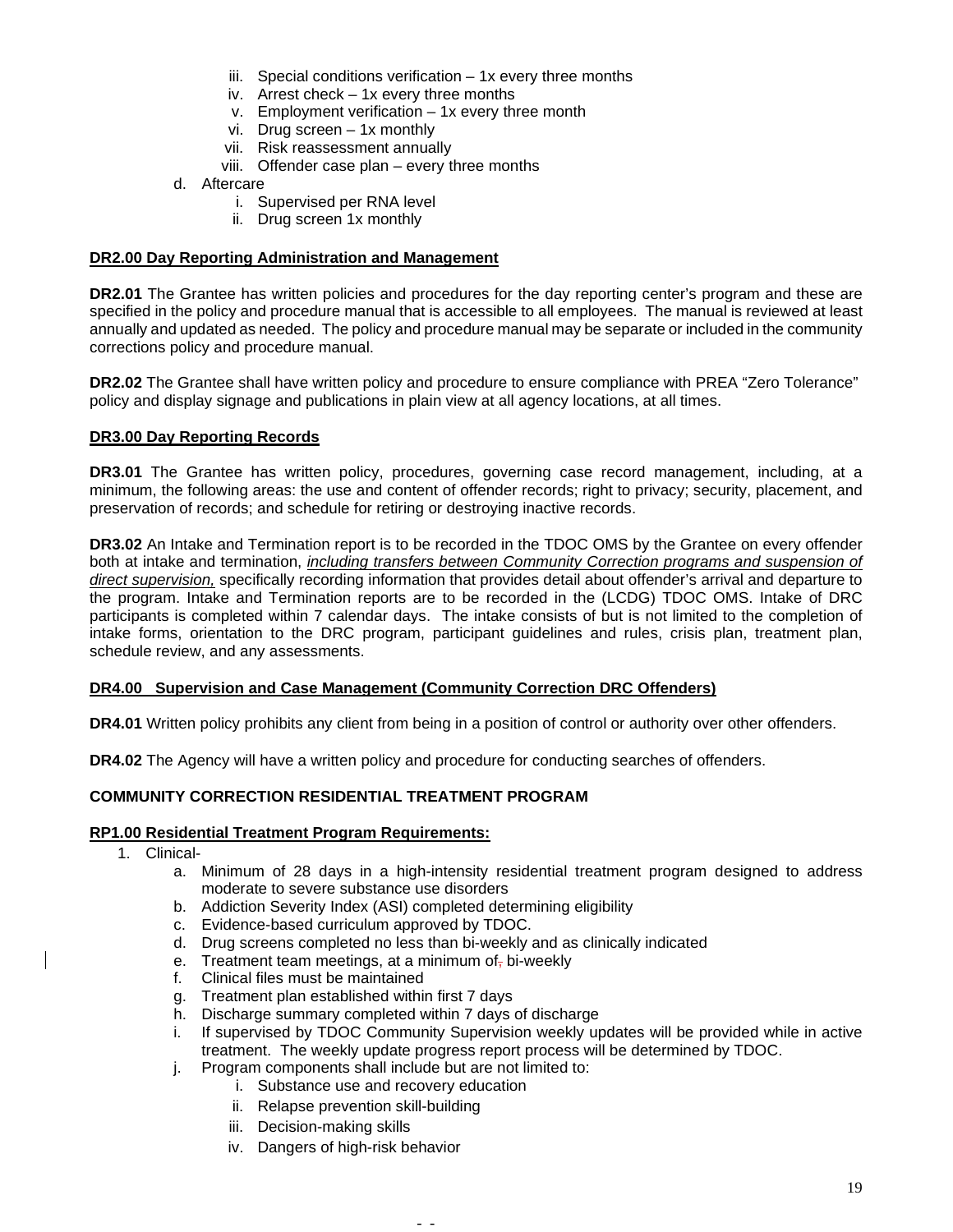- v. Support system development
- vi. Goal setting
- 2. Supervision
	- a. Verification monthly of placement in a residential treatment facility

## **RP2.00 Administration, Organization, and Management**

**RP2.01** The Residential Facility hereafter referred to as the Facility shall be headed by a single administrative officer appointed and responsible to the governing authority known as the Grantee. An organizational chart is developed and reviewed annually (in writing) which accurately reflects the structure of authority, responsibility, and accountability within the agency.

**RP2.02** Facility policy and procedure shall require that the facility administrator and supervisors shall meet at least monthly with staff members who are directly under their supervision. Meeting minutes will be kept.

**RP2.03** The Facility shall have a policy manual that is reviewed, updated, and approved at least annually by The Advisory Board and/or agency administrator, and made available to all staff members and volunteers; and upon request, to others.

**RP2.04** All changes to Grantee policy, procedure/operations manual, and performance standards shall be submitted to the Community Correction Administrator for written approval prior to implementation.

**RP2.05** The Facility will have a written policy to guard against conflict of interest.

**RP2.06** Facility staff monitors the movement of residents into and out of the facility in accordance with written policy and procedure.

**RP2.07** The Facility shall have a written policy and procedure to ensure full compliance with PREA requirements for residential facilities and shall adhere to the "Zero Tolerance" policy of PREA. Agency will display PREA signage and publications in plain view, at all times.

### **RP3.00 Residential Treatment Program Records**

**RP3.01** An Intake and discharge/termination account are to be recorded by the facility on every client, beginning at intake through discharge/termination. Casefile records should provide specific details about each client's arrival to and departure from the residential facility, including specifics of any evidence-based treatments provided.

**RP3.02** Facility policies shall provide that all staff adhere to Tennessee Department of Correction procedures regarding the access or use of the TDOC OMS system. Agencies shall be aware of and ensure the necessity of system security procedures. When accessed all residential facilities will utilize the TDOC OMS system as mandated by the Tennessee Department of Correction.

**RP3.03** All entries into the case file are dated and clearly identify the staff member making the entries into TDOC OMS.

**RP3.04** At the termination of the client's program participation, a termination report which reviews the client's performance and departure information is recorded and maintained in the TDOC OMS.

**RP3.05** At a minimum, a manager review on all residential facility offender case files will be conducted quarterly and according to policy and procedure and documented in the TDOC OMS.

**RP3.06** The Facility will have written policy and procedure regarding the confidentiality of individual case records (i.e., addresses, client access, staff access, and release of information). In compliance with written policy and procedure, all case records are marked "confidential" and kept in a secure location, at all times.

### **RP4.00 Residential Treatment Program Facility**

**RP4.01** The Facility shall not enter into any agreement that purports to create an interest in real property (e.g., rental agreement) until said rental agreement is approved, in writing, by the Commissioner of Tennessee Department of Correction or his/her designee.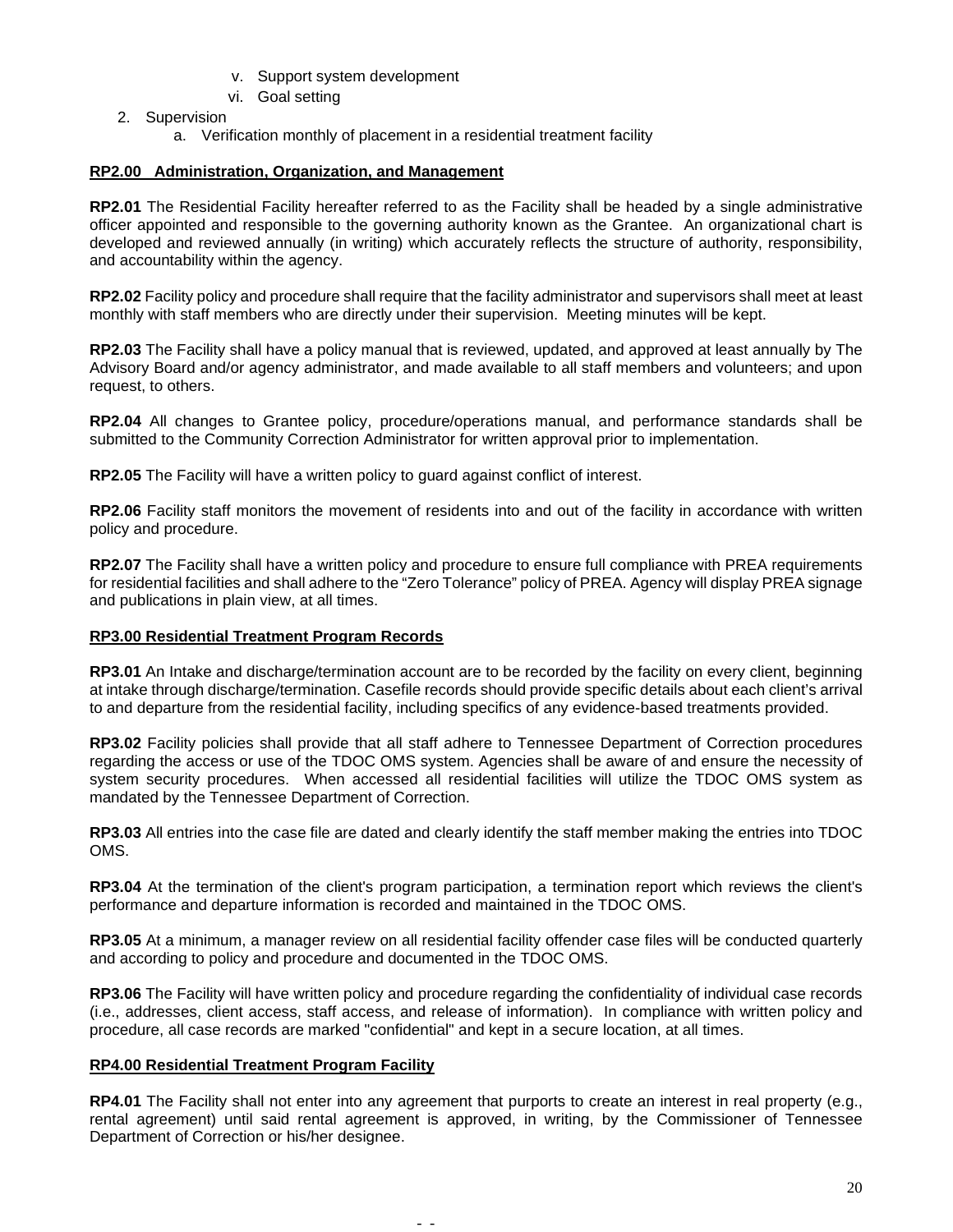**RP4.02** The Facility shall comply with all applicable zoning ordinances or is attempting to comply with or change such laws, codes, or zoning ordinances through legal means and shall conform with applicable building codes.

**RP4.03** The facility will be located within one mile of public transportation, or other means of transportation is available.

**RP4.04** The Facility will have documentation stating that all sleeping quarters have ventilation of at least 10 cubic feet of outside or re-circulated filtered air per minute per human occupant.

**RP4.05** The Facility will have documentation stating that all sleeping quarters have lighting of at least 20 footreadability in reading and grooming areas.

**RP4.06** To the extent possible, all sleeping areas of the residential facility provide some degree of privacy.

**RP4.07** Each client has been provided in their sleeping quarters a bed, mattress and pillow, bed linen, chair, and closet/locker space for the storage of personal items.

**RP4.08** The Facility will have a written policy and procedure regarding the issuance of clean, usable bedding, linen, and towels to new residents, with the provision for laundering every week.

**RP4.09** The Facility will provide personal hygiene articles on an emergency basis.

**RP4.10** The Facility will have a written policy that outlines the rules that permit offenders to decorate their sleeping quarters and/or common use areas.

**RP4.11** The Facility will provide private counseling space with adequate furniture.

**RP4.12** The Facility, at a minimum, has one operable toilet for every ten residents.

**RP4.13** The Facility, at a minimum, has one operable washbasin with hot and cold running water for every ten residents.

**RP4.14** The Facility, at a minimum, has one operable shower or bathing facility with hot and cold running water for every ten residents. The hot water does not exceed 110 degrees F (43 degrees C).

**RP4.15** The Facility has one operable washer and one operable dryer for every 10 residents.

**RP4.16** The Facility complies with the sanitation and health codes of the applicable government's jurisdiction.

**RP4.17** The Facility will have a written policy and procedure regarding vermin or pest control and for trash and garbage removal.

**RP4.18** The Facility has written documentation that weekly sanitation and safety inspections of all internal and external areas and equipment are conducted in accordance with written policy and procedure.

**RP4.19** The Facility will ensure that the facility is in good repair with a housekeeping and maintenance plan.

**RP4.20** The Facility will have a written policy and procedure regarding maintenance and use of facility vehicles when in use.

**RP4.21** The Facility will have at least one telephone available and accessible to all clients.

#### **RP5.00 Residential Treatment Program Food Service**

**RP5.01** When the facility contracts for food service, the Contractor shall comply with all sanitation and health codes enacted by the state and/or local authorities.

**RP5.02** All food services provided require that all menus are reviewed and approved by a registered dietitian or physician. The Tennessee Department of Correction master menu may be utilized as an approved dietary plan.

- -

**RP5.03** The Facility will have a single menu for staff and clients.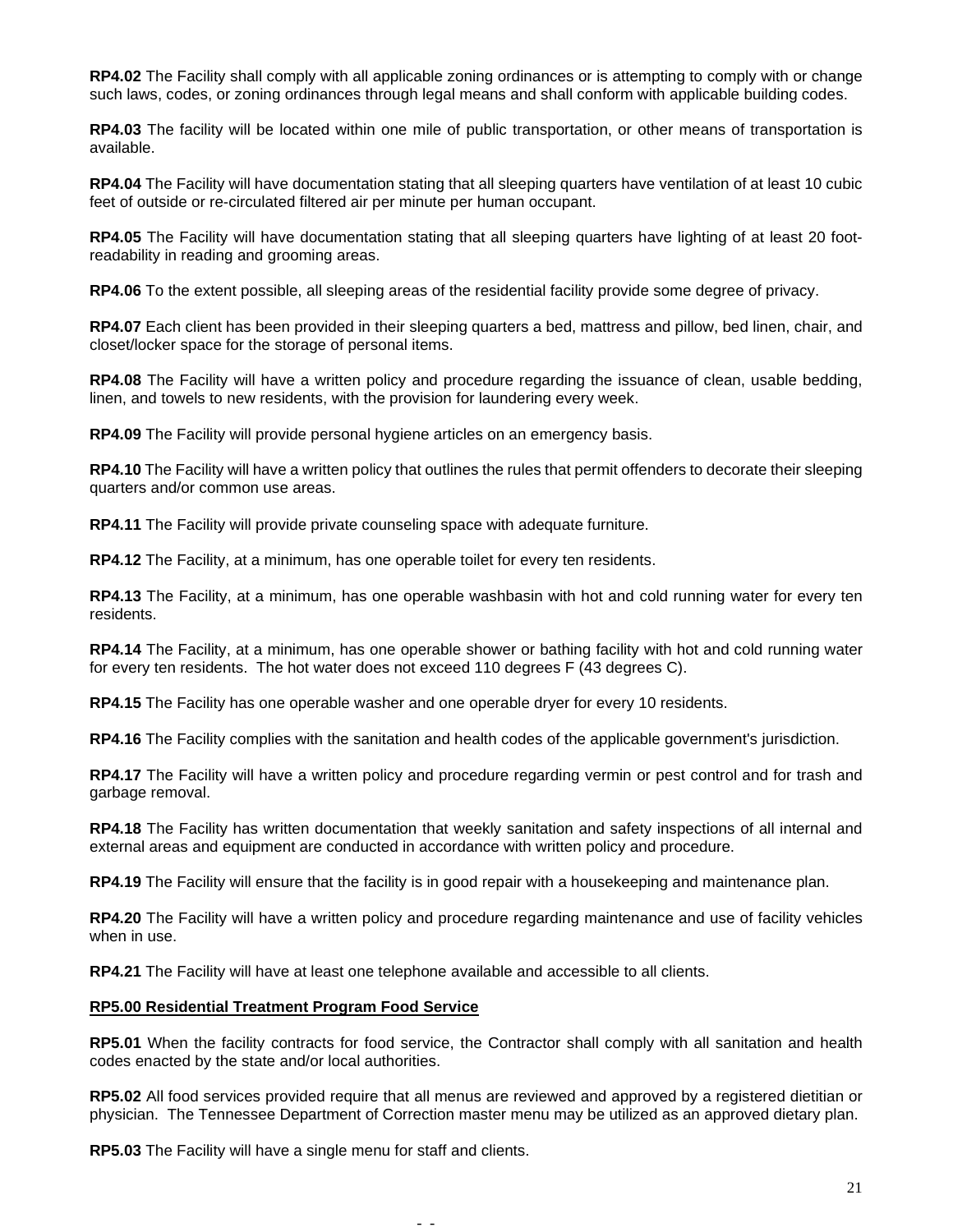**RP5.04** Special diets are prepared to meet the medical needs of residents and provisions are made to meet the dietary needs of the residents.

**RP5.05** All in-house food services shall comply with all sanitation and health codes enacted by state and/or local authorities.

**RP5.06** All foods are properly stored at the end of each meal.

**RP5.07** Kitchen and dining areas are properly ventilated, furnished, cleaned, and meet all relative OSHA and public health ordinances.

### **RP6.00 Residential Treatment Program Medical Care and Health Services**

**RP6.01** The Facility will have a written agreement with a licensed hospital, clinic, or physician to provide emergency services on a 24-hour basis.

**RP6.02** There is one staff member present on each shift trained in emergency First-aid procedures including cardiopulmonary resuscitation (CPR), 911 emergency contact capability, and take-action authority. In addition, each residential facility will display an automated external defibrillator (AED) for emergency use only.

**RP6.03** There are written emergency medical backup plans which are communicated to all employees and residents.

**RP6.04** First-aid equipment is available at all times. Said equipment shall be approved by a recognized health authority. A monthly inspection of first aid equipment shall be made by the program manager or designee to ensure equipment meets the minimum stocked standards of the health authority.

**RP6.05** At the time of admission, facility staff will inquire about any physical problems that might require medical attention and document the disclosed medical history in the offender's case file.

**RP6.06** The Facility will have a written policy and procedure to provide a medical examination for any employee or resident suspected of having a communicable disease or debilitating condition (e.g., diabetes, heart disease, or epilepsy).

**RP6.07** The Facility will have a written policy and procedure regarding urine collection for testing purposes and interpretation of results.

**RP6.08** The Facility will have a written policy and procedure regarding the possession, control, and use of controlled substances: prescribed medications, and over-the-counter drugs. These policies and procedures also stipulate that prescribed medications are administered to the resident according to the specific directions of their prescribing physician.

**RP6.09** The Facility will have a written policy and procedure stating that records of all medications that are distributed by staff are maintained and audited daily. Also, the records will include the date, time, and name of the resident receiving medication, and the name of staff distributing medication.

**RP6.10** The Facility will have a written policy and procedure providing the prompt notification of the client's next of kin in case of serious illness, surgery, death, or injury. Any agency death shall be reported immediately to first the proper authorities and to the TDOC Central Communications Center as well as to the State Director of Community Corrections within 30-minutes of an agency's knowledge of the event occurring.

### **RP7.00 RTP Intake and Termination**

**RP7.01** Discrimination on the basis of race, creed, or national origin is prohibited and is clearly stated in agency policy and made available to the offender.

**RP7.02** A copy of admission criteria and pre-intake procedures are distributed to all referring agencies.

- -

**RP7.03** When a referral is not accepted into the program the referring agency and/or court is notified and the specific reason for denial is stated.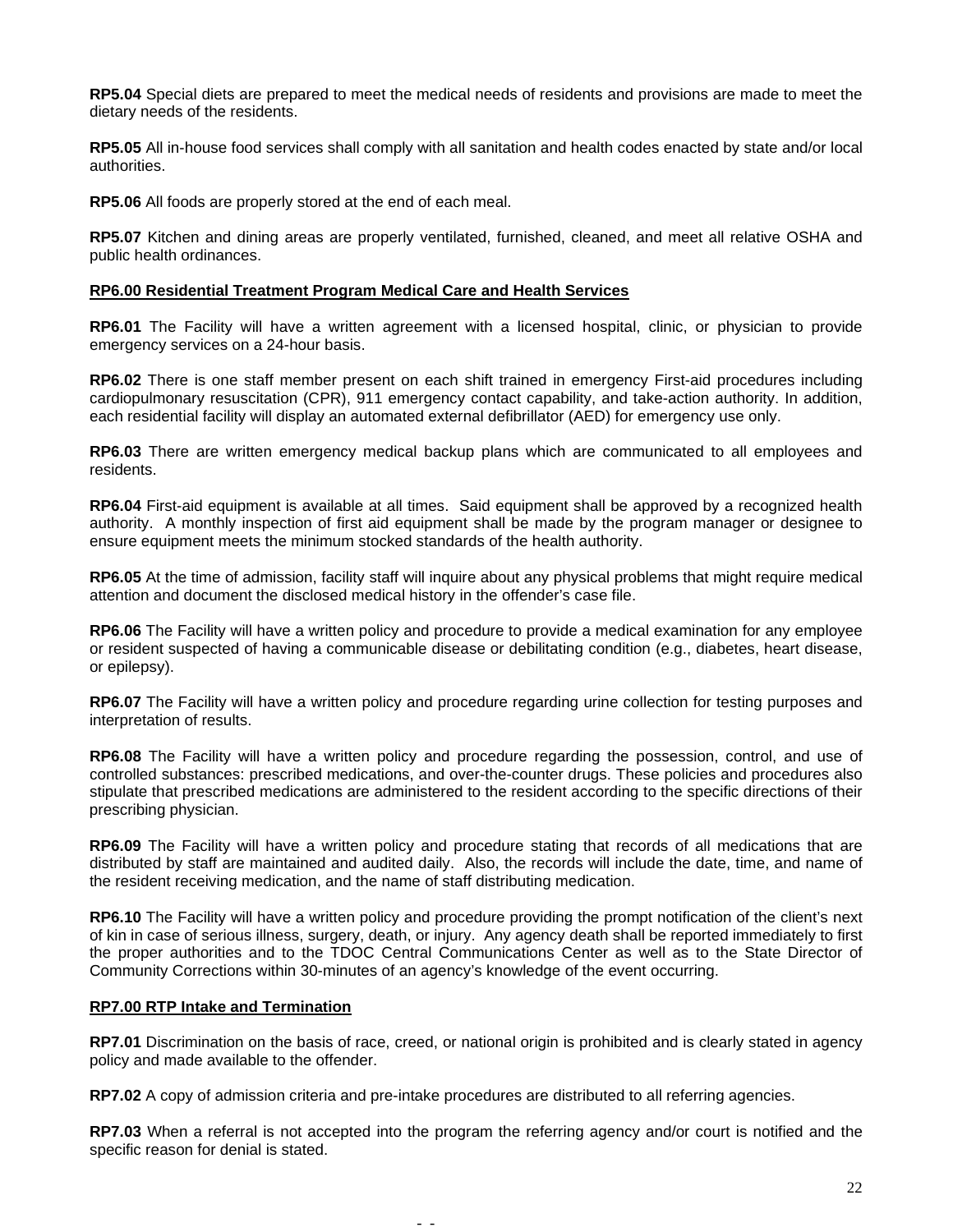**RP7.04** At the time of intake, the staff discusses with the client the following information.

- a. Program goals
- b. Rules governing conduct
- c. Program rules and regulations
- d. Possible disciplinary actions and procedures available to staff
- e. Available services
- f. Informed Consent
- g. Authorization and Release of information
- h. Emergency contacts determined
- i. Clinical Intake (to include medical and mental health)
- j. Confidentiality Policy

**RP7.05** The above is documented by both the client and staff's signature and the client is specifically given a signed copy of the rules and regulations.

**RP7.06** Staff designs a written treatment plan for each resident. The plan is signed and dated by staff and the client. The plan includes criteria of expected behavior and accomplishments and a time schedule for achieving specified goals. Within the first two weeks of a resident's admission, a treatment plan will be completed.

**RP7.07** Every month the resident's progress will be reviewed either through a staff meeting or by Individual staff and the results will be documented.

**RP7.08** Any changes in the behavioral plan will be discussed with that resident. This will be dated and documented by the staff and resident's signature.

**RP7.09** There is at least one staff person on the premises who is awake, available, and responsive to the residents' needs 24-hours a day.

**RP7.10** All Program rules and regulations pertaining to residents are posted in a conspicuous place.

**RP7.11** The Facility will have a written policy and procedure regarding the grievance and appeal process. This policy states the grievance is transmitted without alteration, interference, or delay to the party responsible for receiving and investigation.

**RP7.12** There is a written policy and procedure regarding the removal of any client from the program.

**RP7.13** Policy and procedure are written regarding the house's reimbursement by residents.

**RP7.14** The Facility resources will be used to assist residents in locating suitable housing upon termination from the program.

**RP7.15** The opportunity for recreational and leisure time activities is provided to all residents.

**RP7.16** The Facility will have a written policy and procedure regarding the enrollment of residents in educational and vocational training programs.

**RP7.17** The facility has a written policy and procedure allowing residents to attend religious services voluntarily.

## **COMMUNITY CORRECTION INTENSIVE OUTPATIENT TREATMENT**

### **IO1.00 Intensive Outpatient Treatment Requirements**

- **•** Clinical/Programming
- **Addiction Severity Index (ASI) completed determining eligibility**
- A minimum of 9 hours per week alcohol and drug evidence-based treatment services

- The program will consist of, at a minimum, 150 hours of structured evidence-based treatment services
- An evidence-based curriculum that has been reviewed and approved by TDOC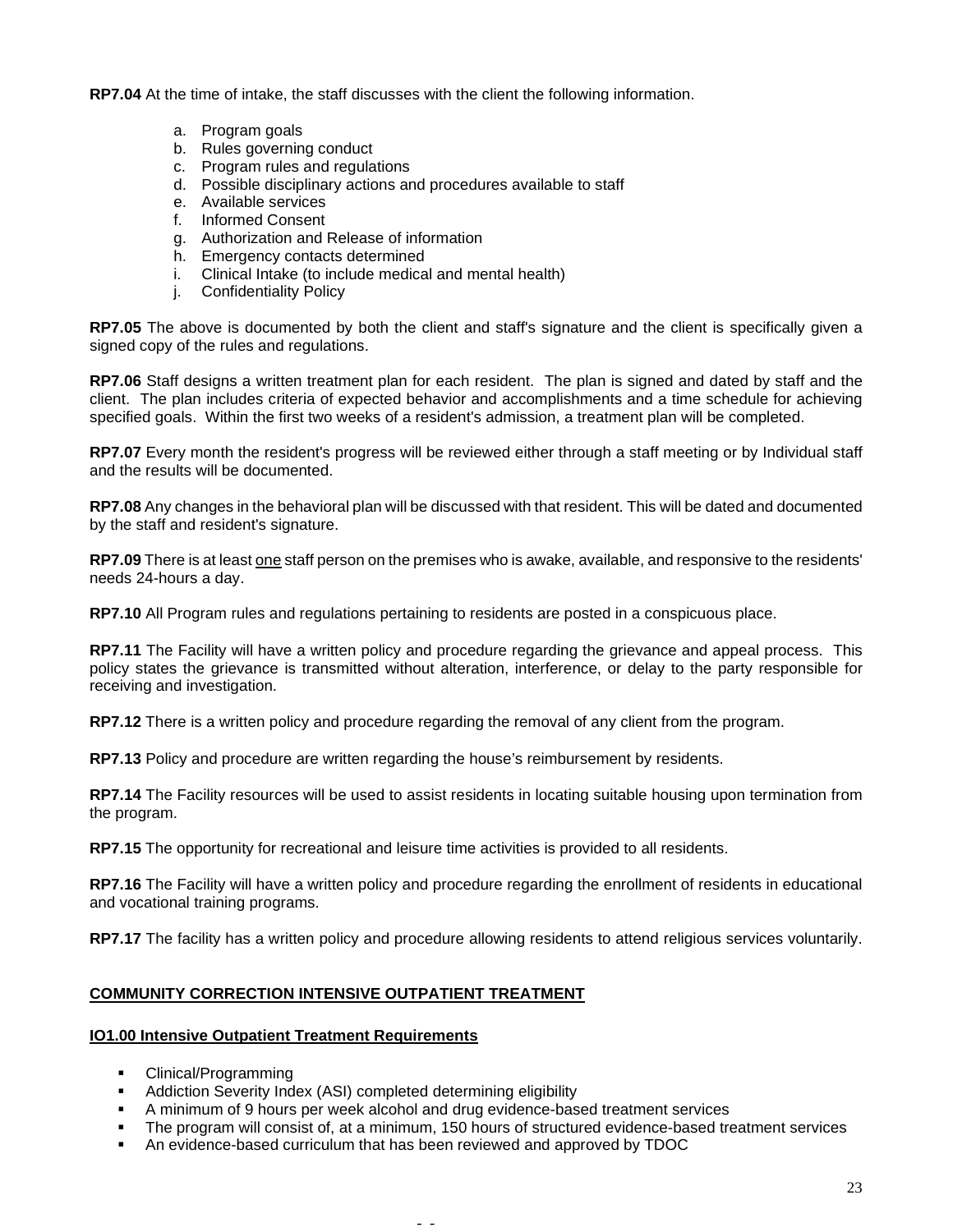- **•** Drug screens completed no less than bi-weekly and as clinically indicated
- **Treatment team meetings, at a minimum of bi-weekly**
- Clinical files must be maintained
- Treatment plan established within first 7 days and updated every three months after
- Discharge summary completed within 7 days of discharge
- **If supervised by TDOC Community Supervision, weekly updates will be provided while in active treatment**

## **IO1.01 Supervision**

- The Grantee will utilize supervision strategies and programs that have been scientifically demonstrated to enhance compliance with the court or releasing-authority-ordered conditions and to reduce criminal behavior.
- The grantee will follow the standards of supervision as outlined in sections S4.05 and S4.06.

## **IO1.02 Treatment**

- Group: Ratio shall consist of a minimum of three patients and a maximum of 15 patients per group for one provider.
- Counseling: All programs will maintain a minimum of 1:8 counselor-to-patient ratio seven days per week for one daytime shift. Such counseling staff shall possess appropriate qualifications.
- A counselor/clinician/recovery staff shall meet with the patient daily for the purposes of assessment, counseling, treatment, case management, and discharge planning. All activity is documented in the patient's health record.
- Each patient/participant shall have a treatment plan
	-
	- o Shall be developed in collaboration with the client, with careful attention to individual needs.<br>
	o An initial plan shall be developed within 14 days of the client's first service. using assessmer An initial plan shall be developed within 14 days of the client's first service, using assessment
	- o The treatment plan shall include:
		- 1. The client's most important goal(s).
		- 2. Measurable, time-sensitive steps that the patient will make toward achieving his/her goal(s); and

3. Measurable, time-sensitive steps that the program will take to support the patient in achieving his/her goal(s).

- Maintain documentation of patient/participant's progress in treatment and place in patient chart/file.
- Therapeutic programming is provided seven days per week, including weekends and holidays, with sufficient professional staff to maintain an appropriate milieu and conduct the services below based on individualized patient needs.
- The treatment/recovery and discharge plans are reviewed by the treatment team with each patient at least every 48 hours (a maximum of 72 hours between reviews on weekends) and are updated accordingly, based on progress. All assessments, treatment and discharge plans, reviews, and updates are documented in the Patient's health record.
- The provider shall provide a comprehensive, formal, structured treatment program that incorporates the effects of substance use disorders, recovery education, mental health disorders, associated health issues, and provides a minimum of four hours of service programming per day.
- The provider is responsible for ensuring that each patient has access to medications prescribed for physical and behavioral health conditions, and documents so in the health record.
- Physician Coverage: A medical provider is on call and is available for medical consultation for medical situations via telephone within 60 minutes of request.
- The provider ensures that patients have access to supportive staff 24 hours per day. Supportive staff may be any individual working towards licensure or certification in substance use or behavioral health. The State will accept the usage of Certified Peer Recovery Specialists to fill this role. The State will consider individuals that have extensive experience in personal recovery within the field of substance use on a case-by-case basis to be approved in writing by the State's Director of Behavioral Health or designee.
- The provider makes arrangements to obtain appropriate drug screens/tests, urine analysis, and laboratory work as clinically indicated, and documents these activities in the patients' health record.
- The provider ensures the continuous assessment of the patient's mental status throughout the patients' s treatment episode and documents such in the patient's health record.
- The provider engages the patient in developing and implementing an aftercare plan when the patient meets the discharge criteria established in his/her treatment/recovery plan. The provider provides the patient with a copy of the plan upon his/her discharge and documents these activities and the plan in the patient's health record.

- -

## **Community Correction Program**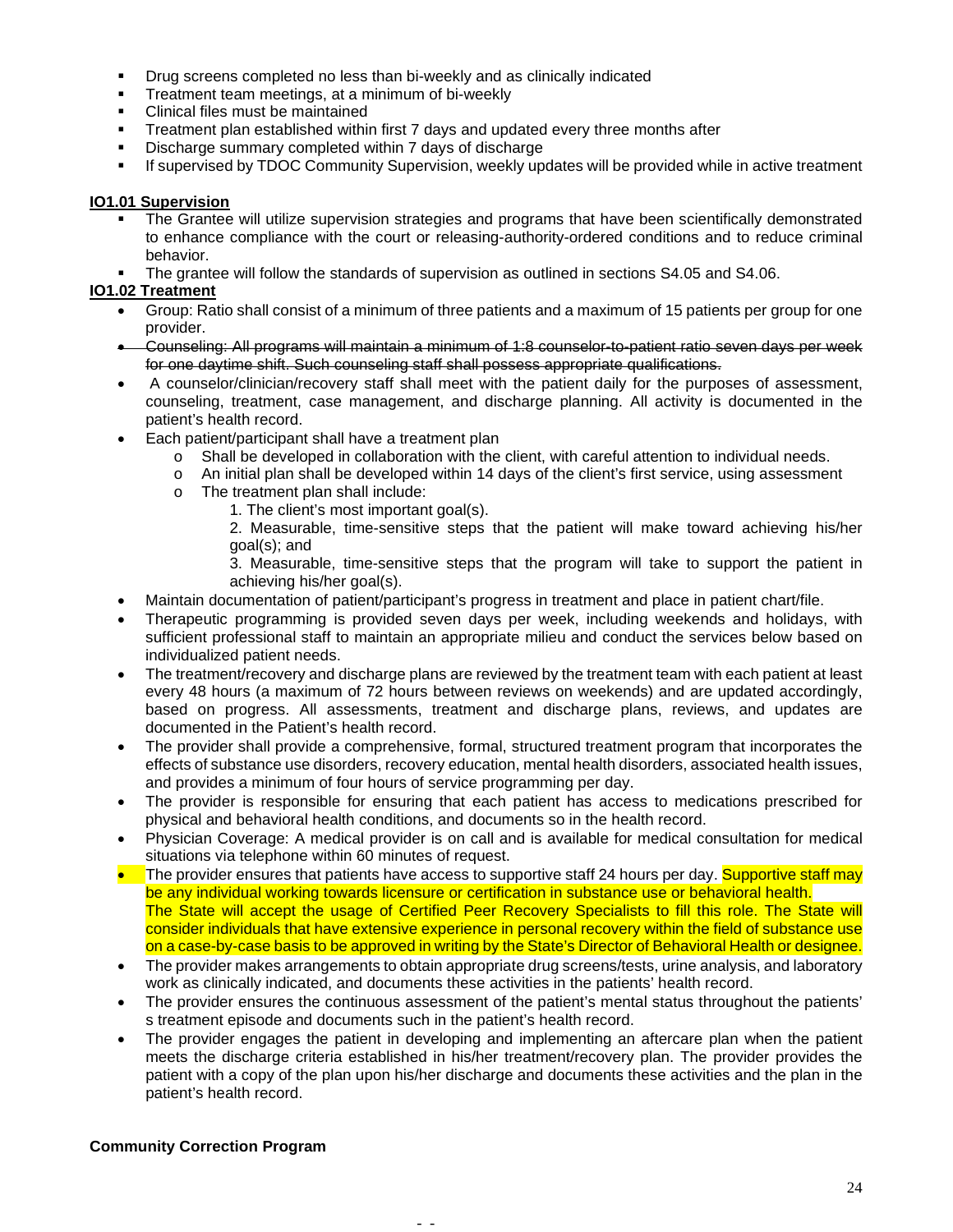# **GLOSSARY OF TERMS**

- *1.* **Absconder** An offender who conceals his/her whereabouts and/or avoids or flees from supervision.
- 2. **Aftercare** The phase of treatment that begins when a participant has achieved substance abuse treatment goals and has successfully completed a substance abuse treatment program.
- 3. **Alcohol and Drug Treatment** Evidence-based treatment services which are provided by a certified Substance Abuse Counselor, in either an outpatient or inpatient setting to eliminate substance abuse dependency.
- 4. **Arrest Records Check** A verification check by the supervising officer of an offender's recent arrest/conviction history as completed through either the local or state law enforcement agencies. Documentation of the arrest records check is required.
- 5. **Assessment** Any administered instrument that is utilized to evaluate an offender's needs/behaviors in relation to provided supervision services. The assessment instrument is different than an investigative report. The assessment may be utilized to determine program eligibility, screening, and specific services placements for offenders. The grantee will utilize the Strong-R assessment for risk and needs.
- 6. **Behavioral Contract** A document developed for the offender that is an agreement between the agency and the offender that outlines the plan that he/she will adhere to during the supervision period. The plan should incorporate special conditions, treatment services, educational/vocational counseling schedule, supervision contacts, restitution, and community work service. The specific objectives to be achieved by the offender should have identified expected completion time frames.
- 7. **Buccal Swabbing-DNA sampling** Offender's DNA collection made through the use of a TBI swabbing kit. A copy of the sampling form is placed in the offender's file to document the sampling, also a confirmation will be recorded in the TDOC OMS under LCLA.
- 8. **Classification Report** A report documenting facts of an offense and the background investigation of an offender.
- 9. **Community Service Work** Unpaid, uncompensated positions with non-profit or tax-supported agencies, to perform a specific number of hours or services within a specified time frame.
- 10. **Co-occurring disorder** The presence of a mental health disorder and a drug or substance use disorder at the same time. This includes both a wide variety of substance use and mental health disorders, as defined by the DSM-5
- 11. **Criminogenic Needs** internal and external attributes of offenders that are directly linked to criminal behavior and subsequent recidivism.
- 12. **Day Reporting Center** A highly structured, non-residential substance use treatment program that combines rehabilitation, supervision, treatment, education, programming, and re-entry services Diagnostic Evaluation A clinical evaluation of an offender's psychosocial functioning; conducted by a certified professional through a contract with a community corrections agency.
- 13. **Discharge** The process by which an offender has successfully completed their time in a community corrections program and is ready for release. Discharge includes cases that have been permanently transferred over to another community correction program if the offender complied when transferred and offenders whose cases have been transferred to State Probation. All offenders are required to have sentencing courts permission prior to transfer. A TEPE must be completed in TDOC OMS on all discharges to summarize an offender's performance while on community supervision.
- 14. **Discharge Summary** The recording of the discharge of an offender from a community correction program. A court order is required to discharge an offender prior to sentence completion or successful transfer to probation. Discharge details shall be entered as a TEPE in the TDOC OMS. Offenders must receive sentencing courts permission prior to transfer.
- 15. **Documentation** Written detail summarizing the event of an offender-related contact by a community correction officer.
- 16. **Evidence-Based Programs** Services for which systematic empirical research has provided evidence of statistically significant effects of treatments for specific problems that will lead to a lower rate of return to incarceration.
- 17. **Face to Face Contact** A personal contact made between an offender and the case officer, which may take place in the supervising office, place of offender's employment, the courthouse, etc. A home visit shall not be counted as face-to-face contact.
- 18. **Home Visit** Personal contact made between an offender and the officer at the offender's residence. A successful Home visit contact can only be counted as a home visit i.e., confirmation of offender's place of residence, or to conduct curfew check. All home visits and outcomes will be recorded in the offender's case file.
- 19. **Intake** The initial contact with the offender which includes orientation to programs and services offender by the Grantee.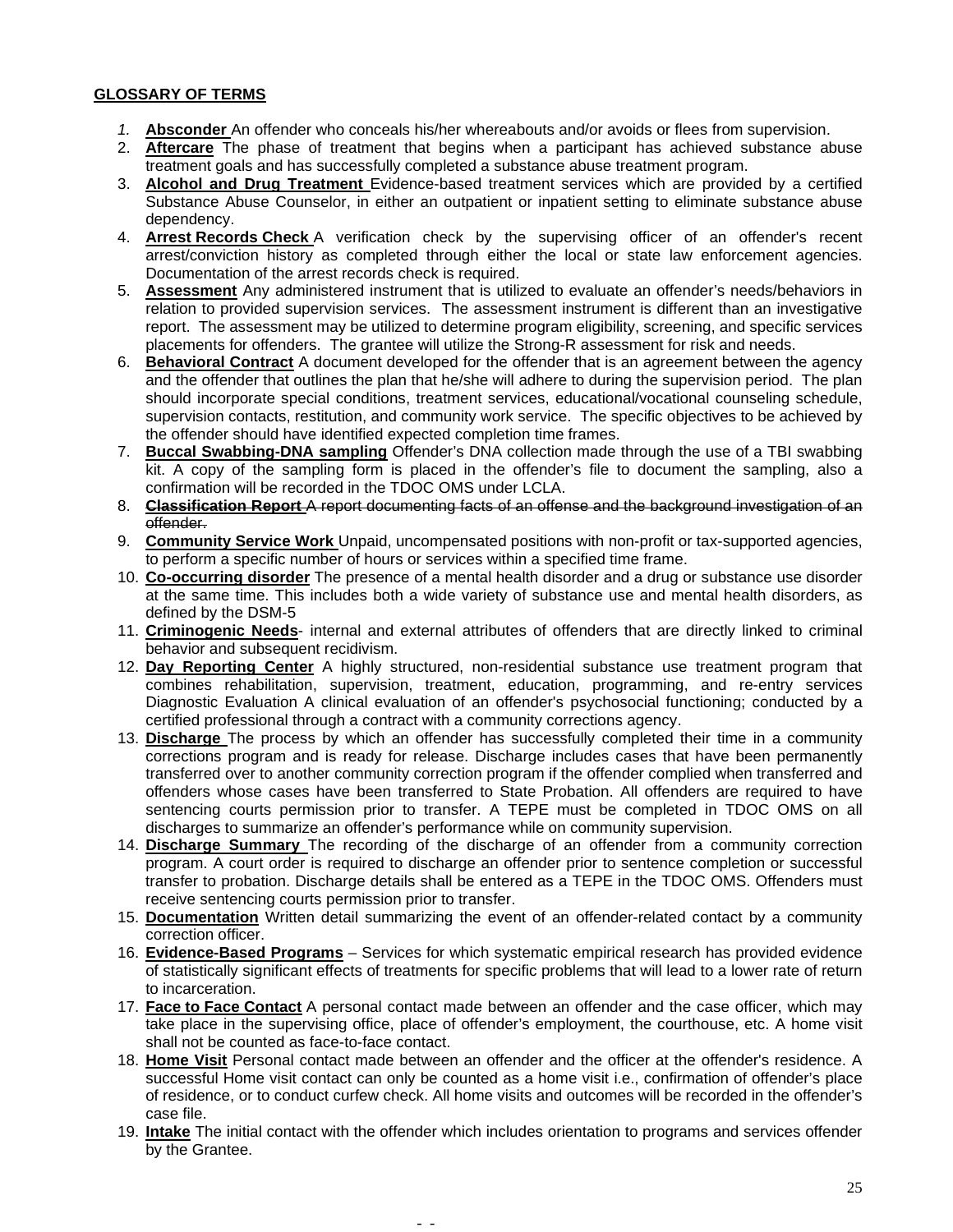- 20. **Intensive Outpatient** Non-residential substance use [treatment](https://www.lawinsider.com/clause/treatment) in which an [individual](https://www.lawinsider.com/clause/individual) [receives](https://www.lawinsider.com/dictionary/receives) at least three clinical [hours of](https://www.lawinsider.com/clause/hours-of) group therapy [per day](https://www.lawinsider.com/clause/per-day) (24-hour [period\)](https://www.lawinsider.com/clause/period) for at least [three days](https://www.lawinsider.com/dictionary/three-days) [a week,](https://www.lawinsider.com/dictionary/a-week) with a minimum of nine hours per week, and [returns](https://www.lawinsider.com/clause/returns) [home](https://www.lawinsider.com/clause/home) or is not [treated](https://www.lawinsider.com/dictionary/treated) as an [inpatient](https://www.lawinsider.com/clause/inpatient) during the [remainder](https://www.lawinsider.com/clause/remainder) of those 24 hours. (Approximate level of care 2.1 as noted by ASAM)
- 21. **Inventory Control System (ICS)** TDOC's automated inventory control system is utilized to manage, and control items purchased with grant funds. The system allows for tracking of items' location, disposition, value, and assignment. Inventory Control System (ICS): An inventory software program used by TDOC employees to manage non-capital assets.
- 22. **Investigative Report** An investigative report is required for all Tennessee felons and diversions. The Community Correction Officer is responsible for searching out all pertinent facts about the offender, verifying information gathered, interpreting, and evaluating data, and presenting it in an organized and objective report through the entry of data into the TDOC conversations. The officer is responsible for investigating each offender without preconception or pre-judgment. Since there may be a disclosure of sources of information, individuals must be informed that the information they furnish will be revealed to the defendant.
- 23. **Judgment Order (Community Correction Order)** An official document signed by the Judge placing the offender in a community correction program.
- **24. Offender Case Plan (OCP)** A plan that is developed collaboratively between an offender and risk/needs (RNA) certified user, which is derived from the RNA scores, identifies programmatic needs based on treatment pathways, and establishes goals, that include action steps to address criminogenic needs of the offender.
- 25. **Parole** is a conditional release of an inmate serving an indeterminate or unexpired sentence under the supervision of a parole officer. Parole is granted by the Board of Parole. The release of a prisoner to the community by the Board of Parole (BOP) prior to the expiration of the offender's sentence.
- 26. **Probation** The release by the courts of a person found guilty of a crime, upon verdict or plea, without imprisonment subject to conditions imposed by the court. Refers to the following suspended sentences: regular probation, pre-trial diversion, probation technical violation, determinate release, and memorandum of understanding.
- 27. **Probation Order** A court order that places the offender directly on to regular probation, community-based supervision.
- 28. **Recidivism** As defined in Public Chapter 1051, the percentage of convicted misdemeanants who are incarcerated in any state or local facility within three (3) years of the year in which they are released from incarceration from the recipients facility. refers to criminal acts that result in re-arrest, re-conviction, or a return to prison of an individual within three years of their release from incarceration.
- 29. **Residential Treatment Program Facility** A community correction facility that, is specifically designed to house offenders in a residential setting is specifically designed to provide evidence-based treatment and rehabilitation services.
- 30. **Restitution** An agreed-upon amount of compensation payable, by the offender, to the crime victim, as court-ordered.
- 31. **Revocation Order** An order signed by the Judge that revokes/terminates the offender from the community correction program and returns them to incarceration or another diversionary program. A sentencing court ruling that terminates an offender's suspended sentence.
- 32. **RNA Certified Assessor** An employee who has successfully completed the approved RNA user training and subsequent Assessor Development Model and who maintains passing scores on QA reviews in compliance with Policy #513.10.
- 33. **RNA Certified User** An individual who has successfully completed the user certification course facilitated by a trainer who has been certified by the risk needs assessment (RNA) vendor, in the use of the RNA tool
- 34. **Sanctions** A swift, certain, and proportionate response by the PPO to return the offender to compliance by use of non-prison accountability measures and programs.
- 35. **Standards of Community Corrections** Guidelines that are developed in conjunction with the Rules of Community Correction that establish minimum requirements for administrative, fiscal, supervision, and records maintenance functions of all community corrections agencies.
- 36. **Successful Discharge** Completed required sentence time on Community Corrections and transitioned to state probation, complete entire sentence while on community correction, or the offender successfully completed treatment program while in a Community Correction Facility.
- 37. **Supervision Level** The identified level of supervision that an offender is required to be supervised at by the community correction officer. All supervision levels shall have minimum recommended time frames for the total length of supervision. All changes to an offender's supervision level require prior management approval.